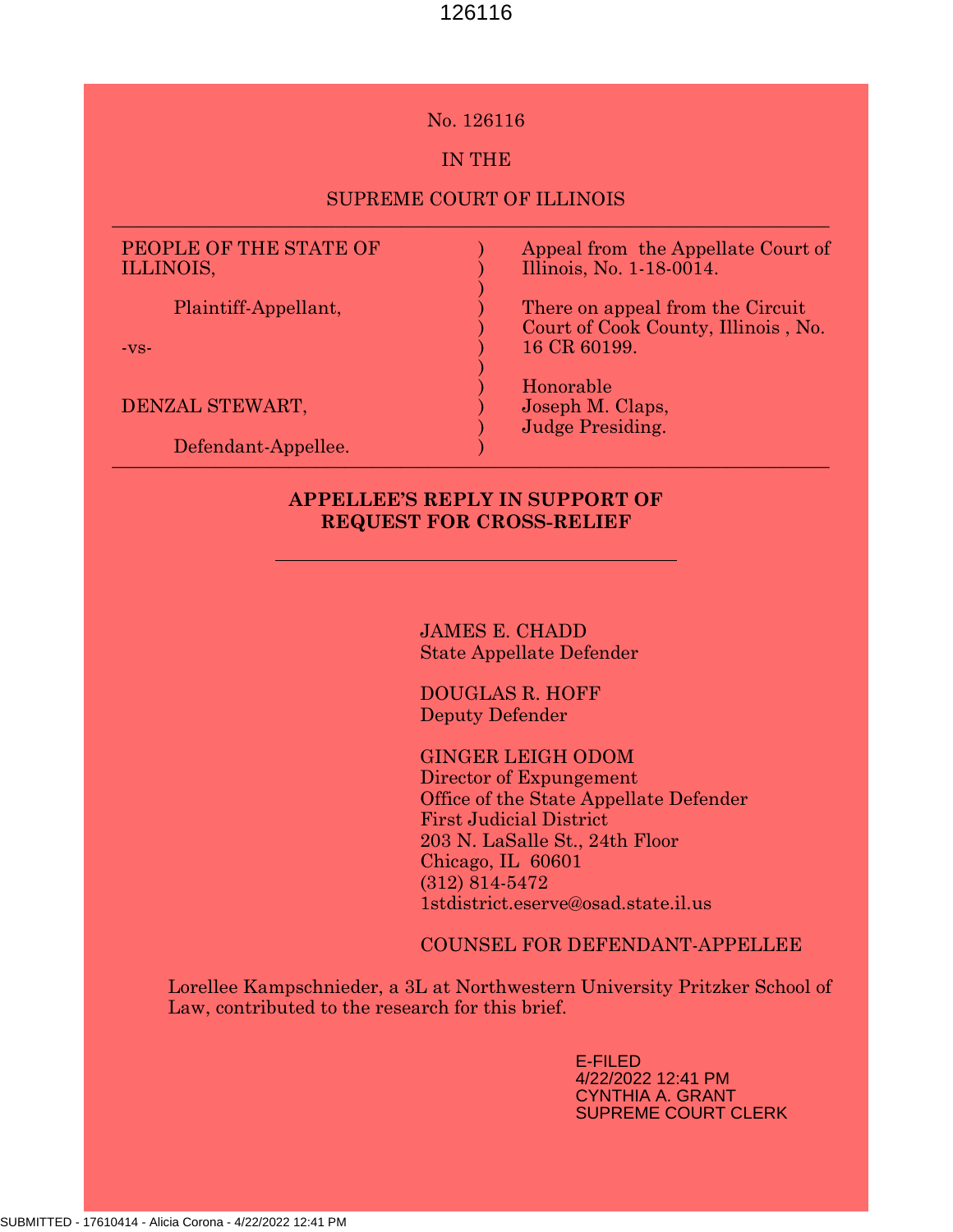#### APPELLEE'S REPLY IN SUPPORT OF REQUEST FOR CROSS-RELIEF

II. Basing the applicability of the mandatory Class X statute of Section 5-4.5-95(b) on a defendant's age on the date of the conviction rather than the date of the offense violates the proportionate penalties clause of the Illinois constitution, as applied, and the ex post facto, due process, and equal protection clauses of the Illinois and United States Constitutions. (Cross-relief requested)

Denzal argued in his request for cross-relief that Section 5-4.5-95(b) is unconstitutional as applied to defendants like him, who were under 21 at the time of the offense, but nonetheless "aged into" mandatory Class X sentencing simply due to the passage of time. (Def. Br. 48-68) Such an application violates the proportionate penalties clause of the Illinois constitution, and the ex post facto and due process clauses of the Illinois and United States Constitutions, because it changes the applicable sentencing range after the date of the offense and does not provide fair notice at the time of the offense of the specific sentencing range that would apply to a defendant's conduct. U.S. Const., art. I, §§ 9, 10, amend. XIV; Ill. Const. 1970, art. I, §16, §2. The statute also violates the equal protection clauses of both constitutions because it punishes two equally-situated defendants under the age of 21 differently based solely on the date on which they are convicted of their offenses. U.S. Const., amend. XIV; Ill. Const. 1970, art. I, § 2.The State's arguments in response are without merit and should be rejected.

#### A. Basing a defendant's eligibility for Class X sentencing on his age at the time of the conviction rather than at the time the offense was committed violates the proportionate penalties clause of the Illinois constitution.

The State, citing People v. Rizzo, argues that the "the legislature's decision to allow defendants to age into §95(b) creates the presumption that it does not shock the moral sense of the community." (State Reply 34); 2016 IL 118599, ¶ 37. However, legislative changes are often made only in response to judicial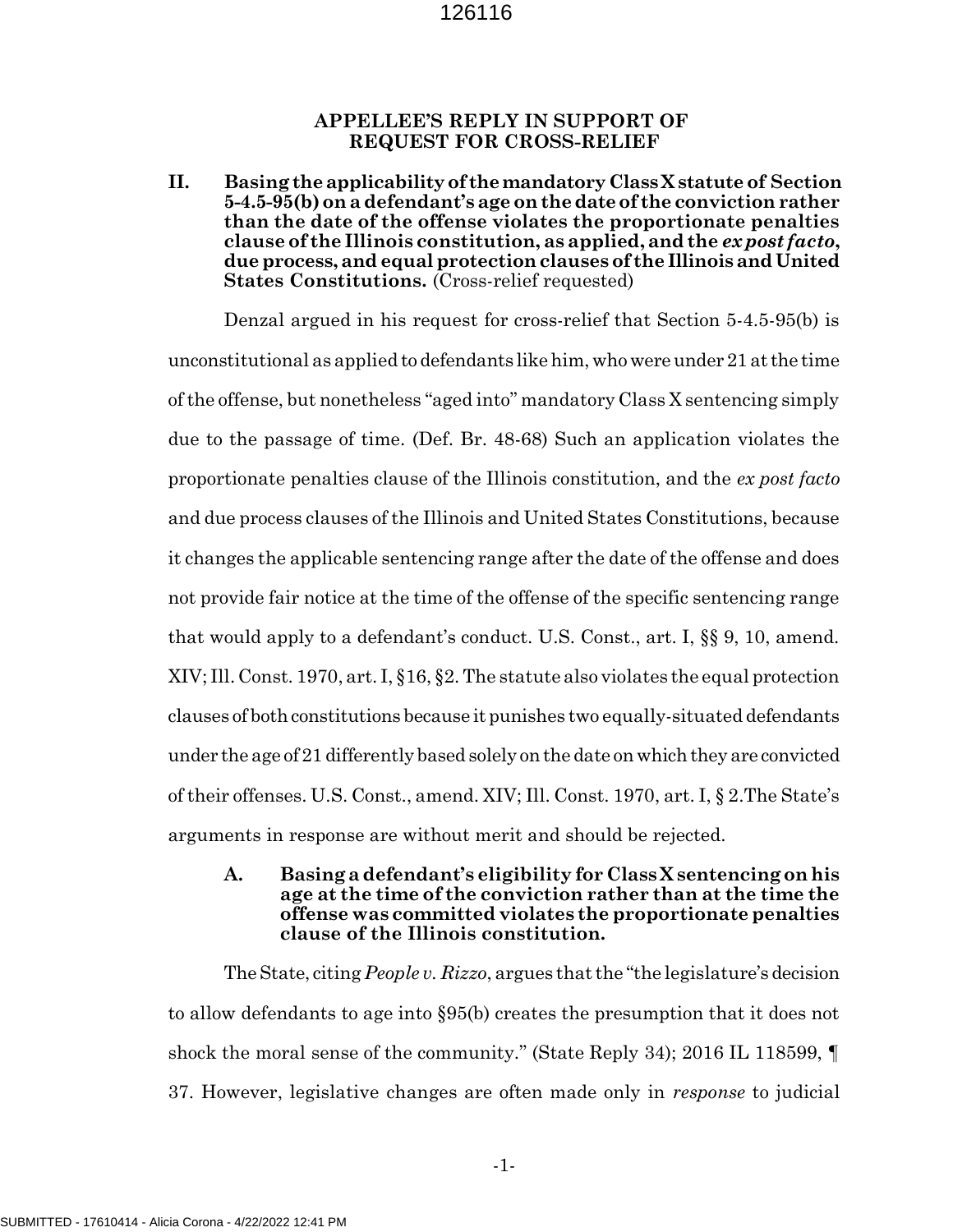recognition of progressing societal norms. For example, the Illinois Legislature recently added a provision to the Unified Code of Corrections that mandates the consideration of the defendant's "age, impetuosity, and level of maturity," among other factors, when sentencing juveniles in adult court. See 730 ILCS 5/5–5–4.5–105 (West 2016) (effective January 1, 2016) (incorporating the teaching of Roper, Graham, and Miller into a comprehensive set of additional factors to be considered at sentencing); Roper v. Simmons, 543 U.S. 551 (2005); Graham v. Florida, 560 U.S. 48 (2010); *Miller v. Alabama*, \_ U.S. \_, 132 S.Ct. 2455 (2012). See also, Horsley v. State, 160 So. 3d 393, 401-05 (Fla. 2015) (analyzing Florida's statutory response to *Miller*, which requires consideration of the signature qualities of youth as mitigating factors); State v. Riley, 315 Conn. 637, 655-68, 110 A.3d 1205, 1214-16 (2015) (discussing such legislation in a number of states).

Significantly, the Illinois legislature recently amended §95(b), and the statute now requires that a defendant must be 21 years old at the time of all offenses. 730 ILCS 5/5-4.5-95 (West 2021). Indeed, it is presumed that when the legislature amended the mandatory Class X sentencing statute, it acted with knowledge of the prevailing law. See People v. Hickman, 163 Ill. 2d 250, 262 (1994) (where statutes are enacted after judicial opinions, we presume the legislature acted with knowledge of the prevailing case law.) As such, the legislature itself has weighed in about the "general moral idea" of allowing a 20-year-old to age into a higher class of punishment. Rizzo, 2016 IL 118599,  $\parallel$  37 (fact that legislature has authorized a punishment for a specific crime "says something" about the "general moral ideas of the people."). Moreover, the amended statute now has resolved this constitutional infirmity for future cases involving 20-year-olds, and thus the impact of the unconstitutional version is limited to a small universe of defendants who, like Denzal, aged into mandatory Class X sentencing, but were not eligible for a Class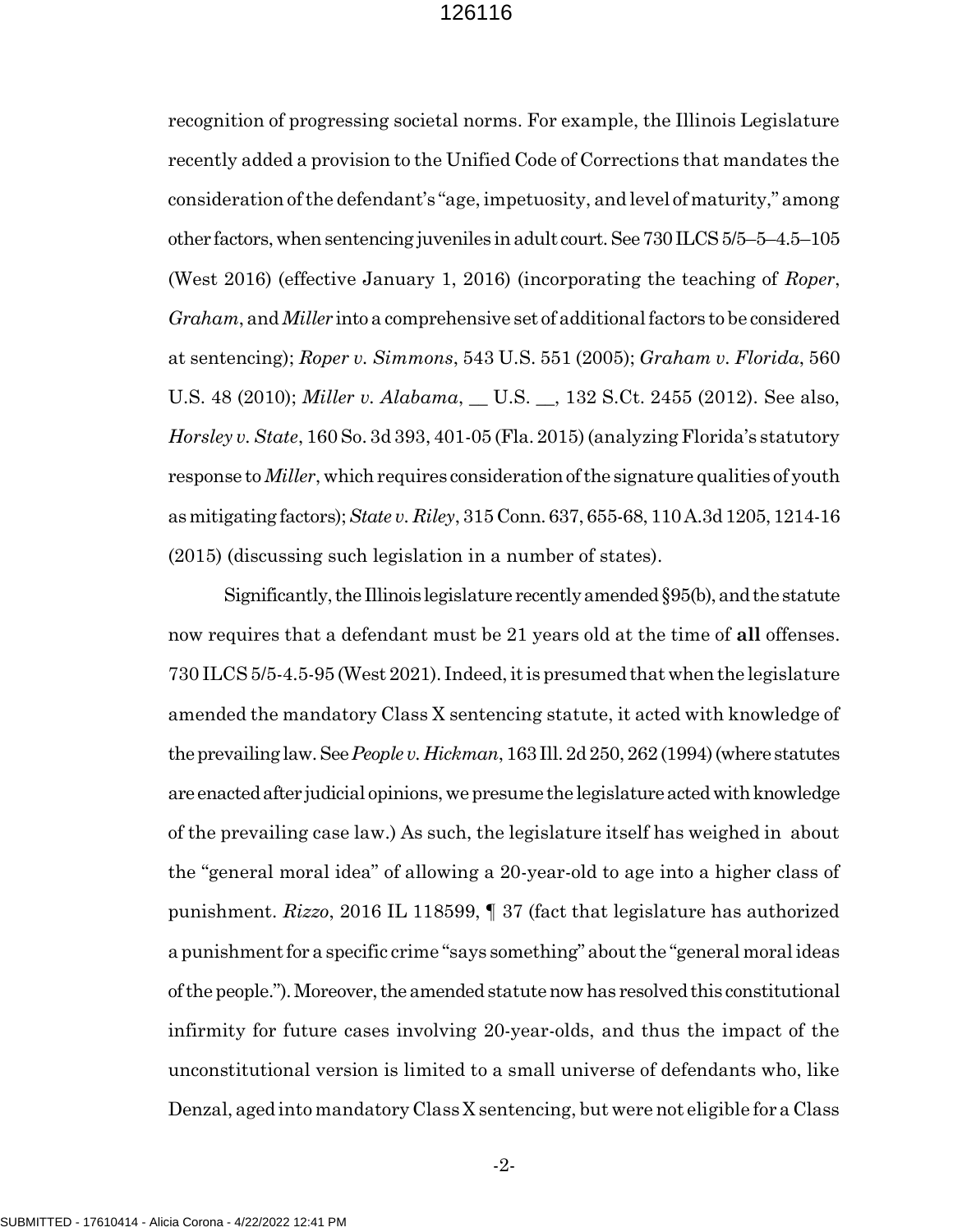X prison sentence at the time of the commission of their offenses.

The State contends that the mandatory Class X sentence does not shock the moral sense of the community based on the facts of the case. (State Reply 30-31) In support, the State cites two cases from the First District Appellate Court finding the sentences in those cases not excessive. (State Reply 31); People v. Porter, 2021 IL App (1st) 192467-U; People v. Cook, 279 Ill. App. 3d 718 (1st Dist. 1995). As an initial matter, Denzal's claim is not directed at the six-year term of years, but rather to the application of §95(b) in his case that resulted into his aging into a mandatory Class X prison term due solely to the passage of time, over which he had no control. *Porter* did not involve §95(b), and therefore its analysis is not relevant to this issue. Porter, 2021 IL App (1st) 192467-U  $\parallel$  26 (defendant sentenced to 10-year extended term sentence). Furthermore, this Court long ago rejected comparative sentencing challenges because they did not "comport with our sentencing scheme's goal of individualized sentencing and would unduly interfere with the sentencing discretion vested in our trial courts." People v. Fern, 189 Ill. 2d 48, 55 (1999).

In any event, the facts of the case are not relevant to the constitutional challenge that permits an under-21-year-old defendant to age into a higher class of offense during the pendency of his case, based solely on the passage of time and not on personal culpability. Moreover, the facts of the instant PSMV were non-violent: there were no injuries to any person, and Denzal complied with all police orders during the stop and the arrest. (R. 277-293) Thus, the facts of this non-violent property crime did not warrant a Class X term of years. See, e.g., People v. Busse, 2016 IL App (1st) 142941,  $\P\P$  29, 30, 38 (reducing sentence to minimum, holding that "[t]welve years of imprisonment is grossly disproportionate to the offense of stealing \$44 in loose change from a vending machine," stressing that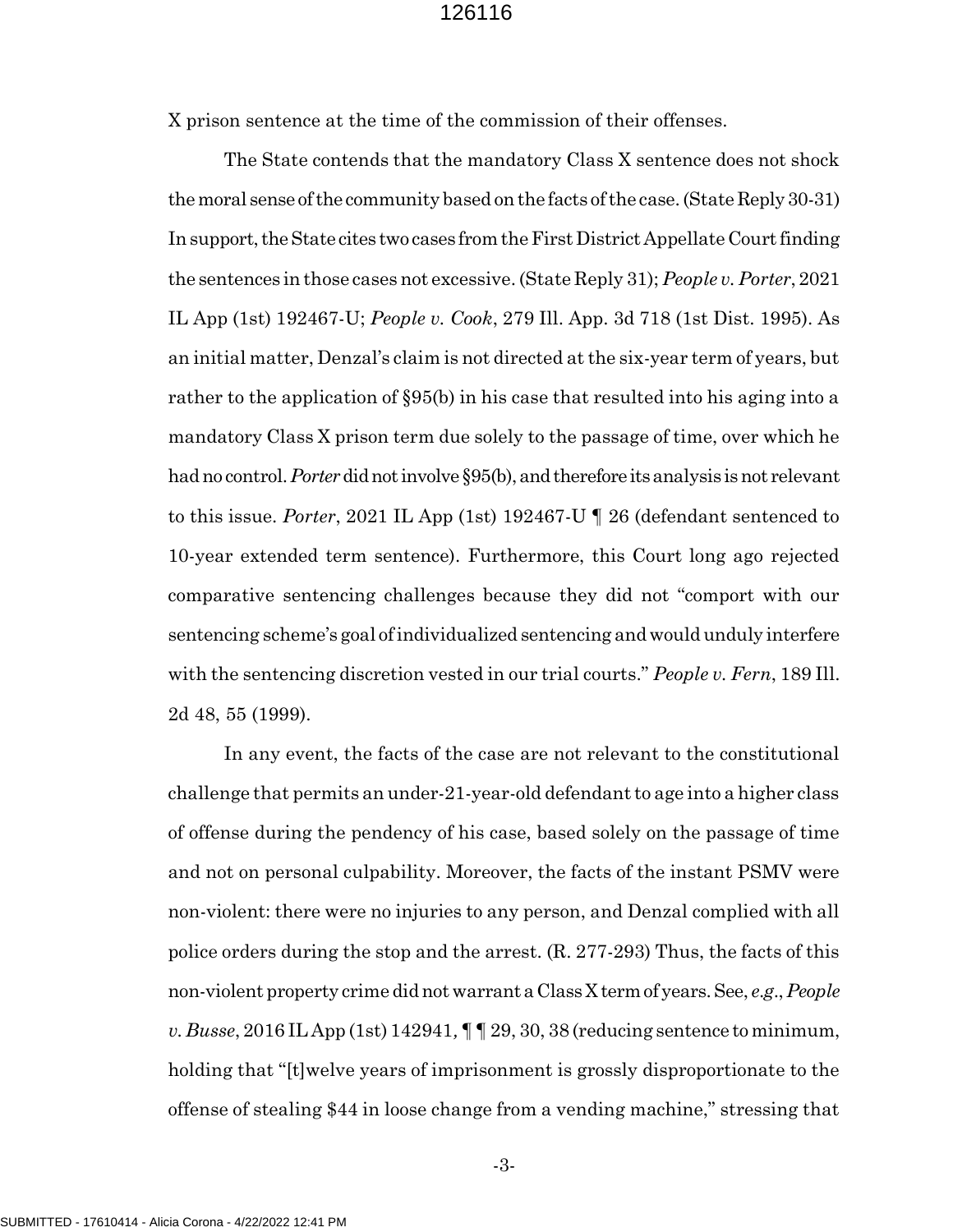factors that "had nothing to do with the small harm caused by [defendant's] actions" triggered Class X sentencing.)

The State cites to this Court's decision in People v. Smith, as evidence that permitting a defendant to age into a higher class of offense does not shock the moral sense of the community. 2016 IL 119659, ¶ ¶ 13, 28 (defendant was 19-yearsold when he committed offense, 20 when indicted, and 21 when convicted; Court held that defendant's age at the time of conviction controls under the Class X sentencing statute.). But the State agrees that Smith did not address the constitutional implications in that decision. (State Reply 26) Denzal asks that this Court now reach the constitutional issues that it declined to address in  $Smith$ and that have long been intertwined with the statutory interpretation and analysis of §95(b). Indeed, constitutional challenges had been raised in prior appellate court cases addressing §95(b), prior to this Court's ruling in  $Smith$ . See, e.g.,  $Smith$ . 2016 IL 119659, at  $\P$  17-27, discussing *People v. Baaree*, 315 Ill. App. 3d 1049 (2000); People v. Williams, 358 Ill. App. 3d 363 (2005); People v. Stokes, 392 Ill. App. 3d 335 (2009); People v. Douglas, 2014 IL App (4th) 120617; People v. Brown, 2015 IL App (1st) 140508-B, petition for leave to appeal denied, No. 122786 (January 18, 2018). Smith would have been the first opportunity for this Court to address the constitutional issues, yet the  $Smith$  defendant inexplicably failed to present any of these challenges to this Court. Thus, this Court was never asked by the parties to consider or decide the intertwined constitutional challenges to §95(b) that are present in Denzal's case.

The State complains that Denzal "fails to cite a single case" in which delays caused a defendant to age into §95(b). (State Reply 33) Aside from the instant case, in which Denzal aged into a higher class of offense simply because he turned 21-years-old during the pendency of his case, while his attorney was assuring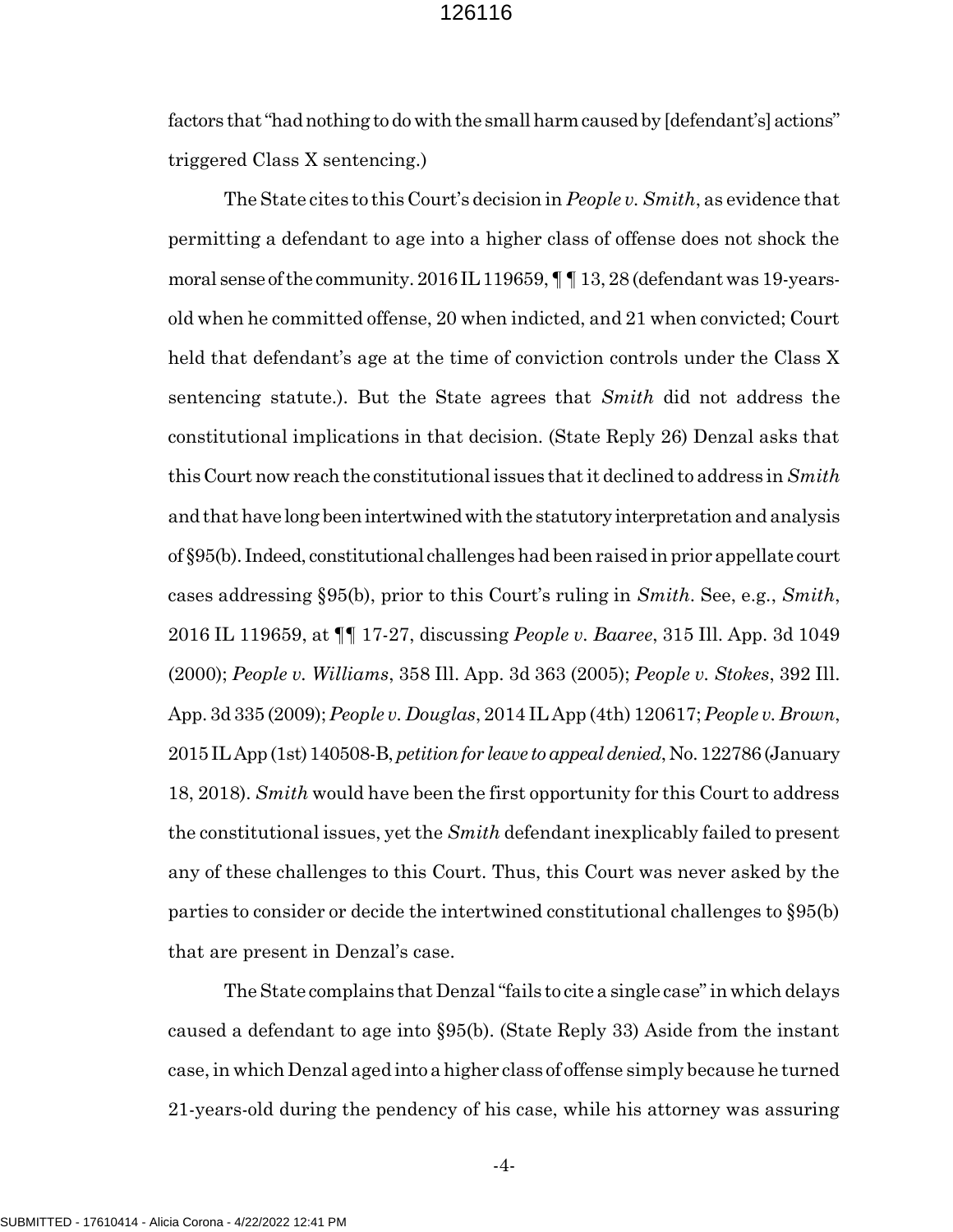him that he would not do exactly that, there is also the case of *People v. Brown*, cited by Denzal in his response brief, and by the State in its reply. 2017 IL App (1st) 140508-B; (Def. Br. 57, 60); (State Reply 38, 43, 47) The State urges this Court to reject Denzal's claim on the basis that no case court has yet held that §95(b) shocks the moral sense of community. (State Reply 35) This argument is tautological. By the State's logic, Denzal is only permitted to challenge the constitutionality of a statute that has already been determined to be unconstitutional by a court. A challenge has to start somewhere and Denzal has done just that.

Notably, other states' criminal statutes utilize the age of defendant at the time of commission of the offense, rather than age at time of sentencing and conviction. See. e.g., Alabama Code § 15-19-6 (Youthful Offender Act allows criminal courts to grant youthful offender status to defendants whose crimes or offenses occurred before they turned 21-years-old); Fla. Stat. § 958.04 (courts may sentence defendants as Youthful Offenders if such crime was committed before the defendant turned 21-years-old); Haw. Rev. Stat. § 706-667 ("A young adult defendant is a person convicted of a crime who, at the time of the offense, is less than twenty-two years of age…"); Va. Code § 19.2-311 ("Committed the offense of which convicted before becoming 21 years of age"); New York Consolidated Laws, Criminal Procedure Law - CPL §720.10 ("Youth" means a person charged with a crime alleged to have been committed when he was at least 16- years-old and less than 19- years-old). Although statutes from other states are not subject to the Illinois proportionate penalties clause, the fact that no other state permits a defendant to age into a higher class of offense demonstrates the moral sense of the community and the outlier status of the "aging into" sentencing scheme.

The State is wrong in asserting that "the legislature decilded to allow defendants to age into" a higher class of offense. (State Reply 34) It was not the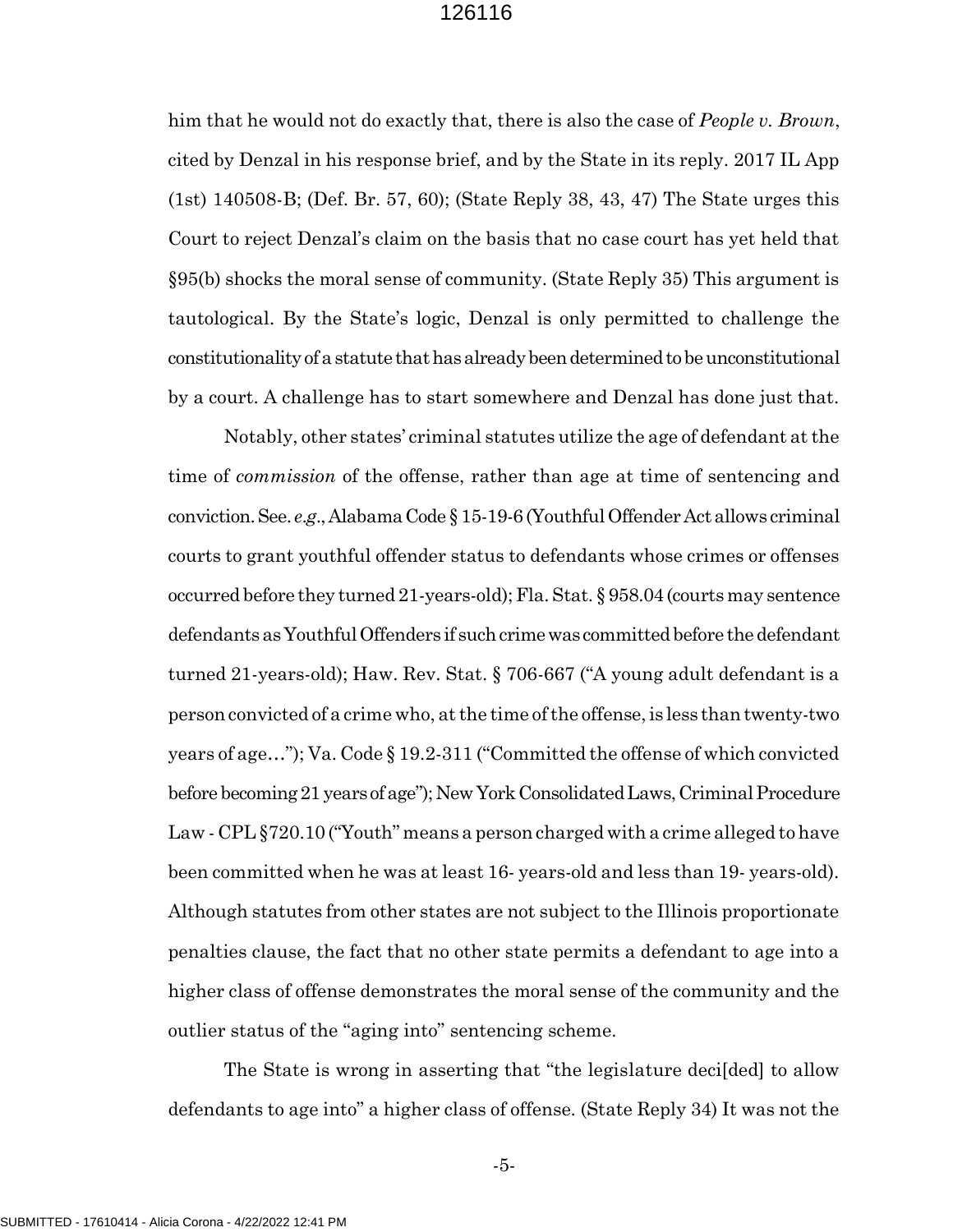legislature that made that decision, but instead, it was this Court's holding in Smith, that age at the time of conviction was the date to determine whether a defendant was subject to mandatory Class X sentencing, an interpretation that permitted defendants who were not yet 21 at the time of their offenses to age into a mandatory Class X prison term. 2016 IL 119659, ¶ 28. As detailed above, the legislature's response was to amend §95(b) to require all offenses be committed after a defendant turns 21, and defendants no longer can age into a higher term of years. This change by the legislature illuminates the moral sense of the community.

#### Counsel for Denzal told the trial court that Denzal both was and was not eligible for Class X sentencing. (State's Response is at Arg. III.A.)

The State asserts that Denzal "knew" that he was at risk of aging into §95(b). (State Reply 25-29) However, the record reflects that Denzal was given inconsistent information about whether he was mandatory Class X and that Denzal in fact did not "know" he was at risk of aging into §95(b):

| August 2016   | 20 years old | Denzal arrested for Class 2 PSMV. $^{1}$ (C.<br><b>15)</b>                                                                                                    |
|---------------|--------------|---------------------------------------------------------------------------------------------------------------------------------------------------------------|
| December 2016 | 20 years old | It is established that Denzal is ineligible<br>for any type of probation or TASC, or for<br>boot camp, because of his mental health<br>status. (R. 33-35, 39) |
| February 2017 | 20 years old | APD Biel asked for evaluation for TASC,<br>again. $(R. 45)$                                                                                                   |
| March 2017    | 20 years old | APD Biel agreed that Denzal is not eligible<br>for TASC, adult Re-Deploy, mental health<br>probation, or drug court. (R. 48-49)                               |

<sup>&</sup>lt;sup>1</sup>As for the State's characterization of Denzal's "escape" from custody in October 2016 (State Reply 27), the record demonstrates that while Denzal was on electronic monitoring, he missed a court date due to an injury, went to the police to turn himself in, was turned away, and was then charged with escape under case no. 16 CR 1601401. (R. 9-11, 14, 23-24)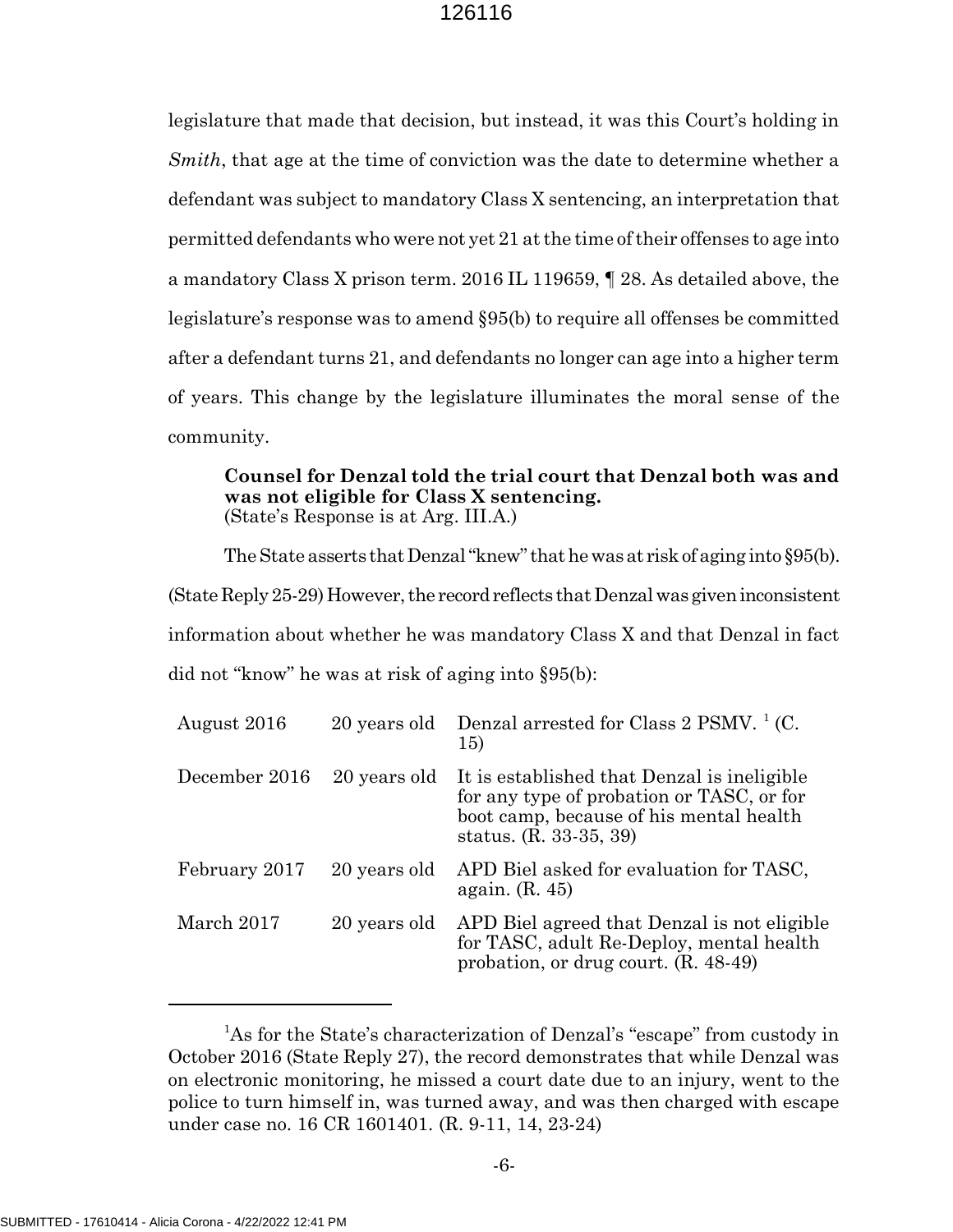| March 2017     | 20 years old | APD Biel opined to the court that Denzal<br>was not presently Class X mandatory, but<br>would become Class X mandatory on his<br>$21st$ birthday. $(R. 49-50)$                                                                                                                                                                                  |
|----------------|--------------|-------------------------------------------------------------------------------------------------------------------------------------------------------------------------------------------------------------------------------------------------------------------------------------------------------------------------------------------------|
| May 2017       | 20 years old | APD Biel said he was wrong about Denzal<br>being Class X mandatory:                                                                                                                                                                                                                                                                             |
|                |              | "[i]t was my belief that based on the law,<br>as of June 1st, when he turned 21 years of<br>age, he would then be X mandatory, Judge.<br>I do not believe that is the case. I<br>believe that the $X$ mandatory $-$ the age of<br>when someone is X mandatory is when<br>they are $-$ when the crime is charged." $(R$ .<br>60)(emphasis added) |
|                |              | Denzal rejected the State's plea offer.                                                                                                                                                                                                                                                                                                         |
| June 1, 2017   |              | Denzal turned 21 years old.                                                                                                                                                                                                                                                                                                                     |
| August 7, 2017 | 21 years old | Prosecutor stated that the offer for three<br>years in prison on the PSMV was invalid.<br>$(R. 74-75)$                                                                                                                                                                                                                                          |
|                |              | APD Biel reiterated:                                                                                                                                                                                                                                                                                                                            |
|                |              | "[i]n my reading of recent case law, Judge,<br>[Denzal] will never be Class X<br>mandatory." (R. 75-76) (emphasis added)                                                                                                                                                                                                                        |
| August 9, 2017 | 21 years old | APD Biel agrees after a contested hearing<br>that the triggering date was the age at the<br>time of conviction. $(R. 80-81)$<br>By then Denzal was 21 years old, and as<br>such was Class X mandatory.                                                                                                                                          |

What the foregoing demonstrates is that, far from "knowing" he was at risk of aging into a mandatory Class X prison sentence, Denzal was affirmatively given misinformation about his Class X eligibility on multiple occasions prior to his trial, or at a minimum, was receiving mixed messages regarding his eligibility for Class X sentencing. These facts provide the necessary context to understand why Denzal refused to accept a plea for prison time, and why he continued the case for a non-prison disposition, even after his 21st birthday – because he did not know that he was at risk of aging into a mandatory Class X sentence.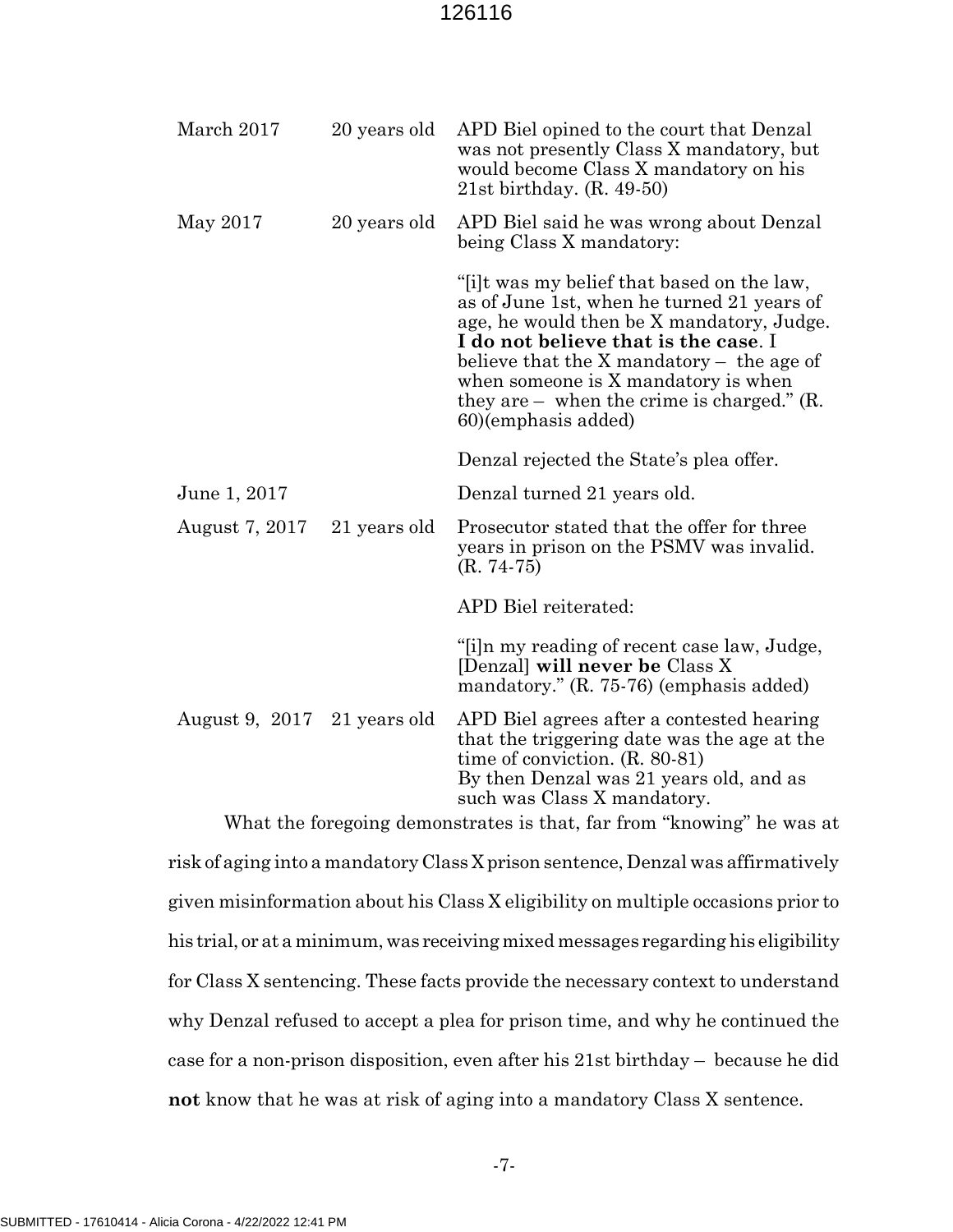The State insists that Denzal could have simply pleaded guilty and accepted the State's offer of three years in prison, and thereby avoided aging into a mandatory higher class of offense and a six-year term. (State Reply 33) The State's "solution," that Denzal simply accept a plea deal, requires a relinquishment of one's right to jury as well as the right to trial in order to avoid an unconstitutional sentence. Surely the State cannot induce a plea as a means to avoid an outcome that the law cannot impose: an unconstitutional sentence.

The State goes on to maintain that "there are good reasons" for making the "date of conviction" the determinative date, including, according to the State, "identifying defendants who are the best candidates for rehabilitation based on their present characteristics." (State Reply 35) Yet, the law and science supports the opposite conclusion: that adolescents and emerging adults are *more* amenable to rehabilitation. Accordingly, it makes absolutely no sense to have those defendants who are among the best candidates for rehabilitation, emerging adults, age into mandatory Class X prison sentences. See, e.g., People v. House, 2021 IL 125124, ¶ 60 (providing for the application of Miller to young adults through the proportionate penalties clause); Center for Law, Brain & Behavior at Massachusetts General Hospital, White Paper on the Science of Late Adolescence: A Guide for Judges, Attorneys and Policy Makers (January 27, 2022), (classifying "persons ages 18-21" as "late adolescents," and demonstrating that post-Miller research "extends much of the science that resonated with the *Miller* court to late adolescents" as a class).  $^{2}$ 

Section 95(b) arbitrarily penalizes a defendant not for his culpability, but for the passage of time, and thus violates the proportionate penalties clause. This

<sup>&</sup>lt;sup>2</sup> Available at https://clbb.mgh.harvard.edu/white-paperon-the-science-of-late-adolescence/ (last visited April 21, 2022)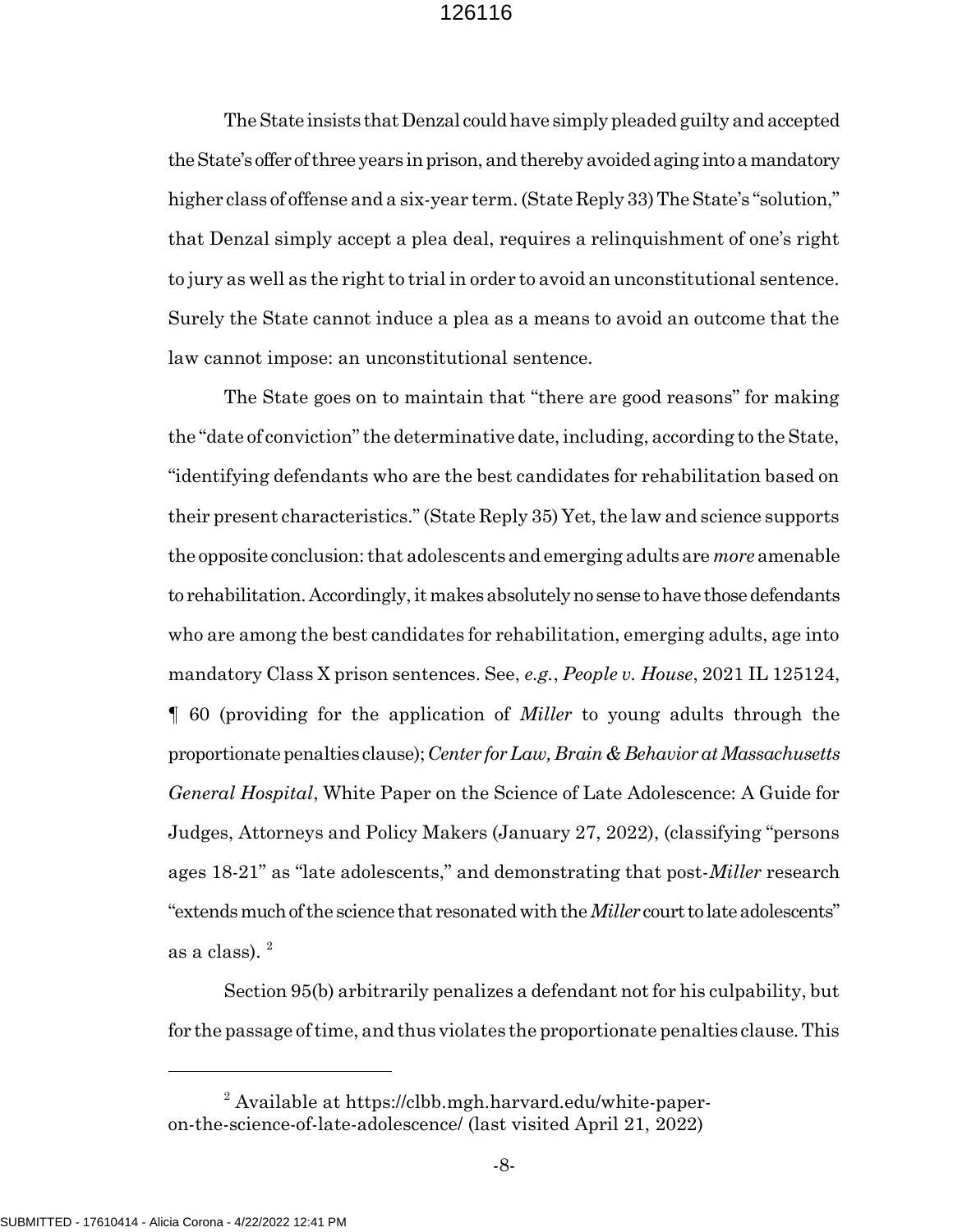Court should vacate Denzal's Class X sentence and remand to the trial court for him to be sentenced anew to a Class 2 term of years.

B. Basing a defendant's eligibility for Class X sentencing on his age at the time of the finding of guilt and sentence rather than the age at the time of the commission of the offense violates constitutional due process protections.

Due process requires that criminal defendants have fair warning of the criminal penalties that will attach to their conduct – a right which is "fundamental to our concept of constitutional liberty." Marks v. United States, 430 U.S. 188, 191-92 (1977). (Def. Br. 55) However, Section 5-4.5-95(b) failed to provide fair notice to Denzal, because at the time an offense is committed, a defendant under the age of 21 will face several factors outside his control which will affect his conviction date. The State's argument to the contrary is unavailing.

In arguing that §95(b) provided Denzal with fair notice, the State contends that the statute alerts a person "of the *possibility*" that he "*could become* Class X mandatory, because he *might not* be convicted until after his 21st birthday." (State Reply 39) (emphasis added). The State's conditional phrasing serves to illustrate that for a 20-year-old defendant, Class X sentencing is a possibility, but not a certainty. While the State asserts that the statute is not dependent on "some future event," the State's postition is refuted by the State's own acknowledgment that the statute only provides notice to under-21-year-old defendants "of the possibility" that they "could become" subject to Class X sentencing, because they "might not be" convicted until after they turn 21. (State Reply 39) This Court has required "clarity in a statute [to] allow[] citizens to conform their behavior to a law without having to guess at its meaning." Fagiano v. Police Board, 98 Ill. 2d 277, 282 (1983). In this case, §95(b) does not provide the requisite clarity to a 20-year-old defendant that they may "age into" a higher class of offense;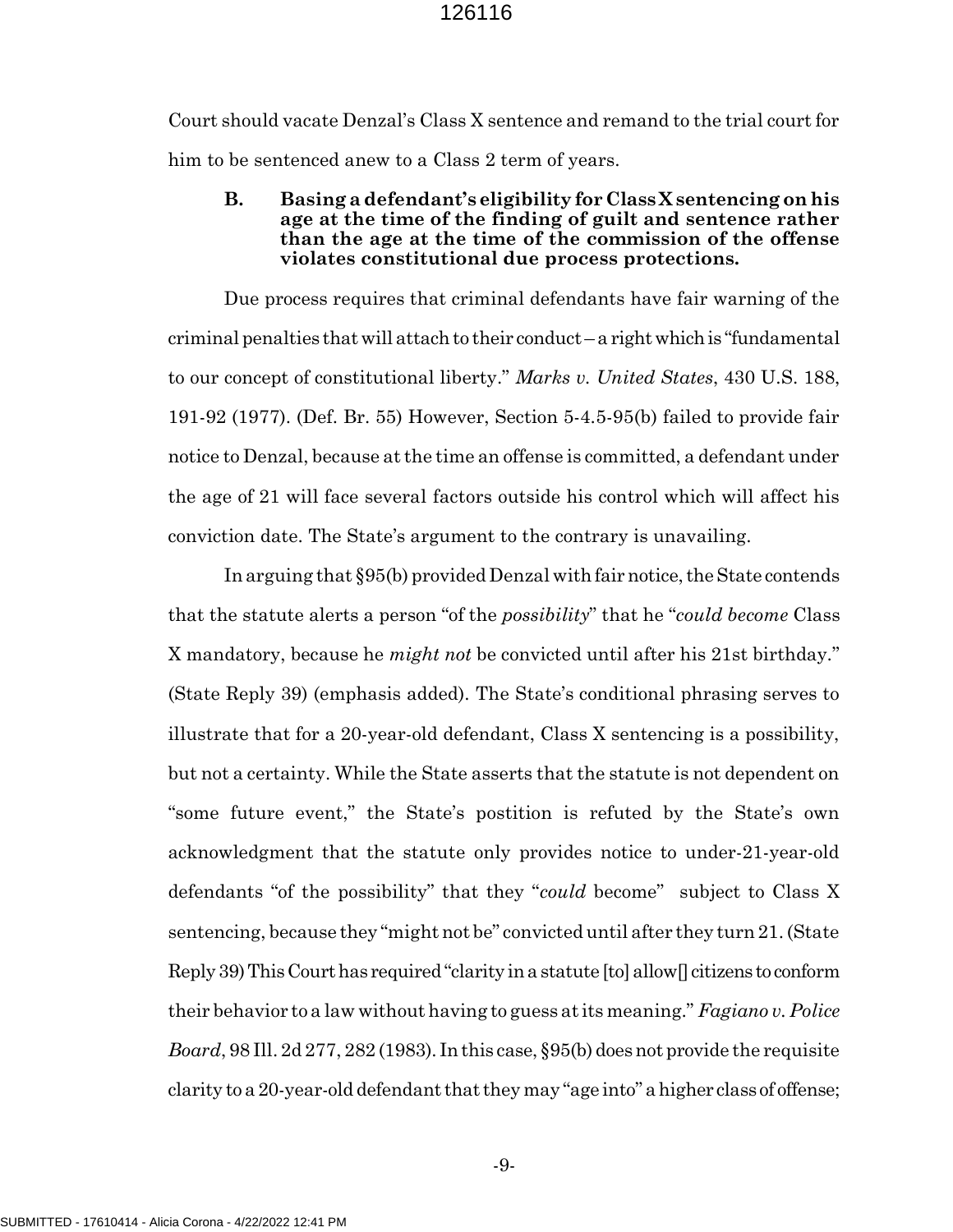instead, making that determination requires guesswork.

The "future event" that determines the applicability of the statute is, of course, the defendant's turning 21 years of age. At the time a defendant under the age of 21 is contemplating a criminal offense, he has no way of knowing whether the triggering event of his turning 21 will happen by the date of his conviction, and §95(b) therefore fails to provide the fair warning which is required at the time of the offense. The State contends that due process requires that a statute be sufficiently clear such that persons of common intelligence can "understand the risk" of aging into a higher class of offense. (State Reply 39) Yet, such a risk is nearly impossible to quantify, because at the time an offense is committed, a defendant under the age of 21 will face several factors outside his control that will affect his conviction date, including the timing of the prosecutor's charging decision, the defendant's rights under the speedy trial statute, how crowded the court's docket is, and the backlog of cases handled by his attorney or public defender.

The State's cited cases are inapposite and do not address this unique situation where the events in those cases that triggered the higher class of sentence were the defendants' own volitional acts, and not events over which the defendants had no control. (State Reply 39-40); Cf. People v. Falbe, 189 Ill. 2d 635, 641 (2000) (holding that statute criminalizing possession of a controlled substance with intent to deliver within one of the protected zones was clear and provided fair warning that defendants' conduct will result in a enhancement to a Class X term); People v. Johnson, 182 Ill. 2d 96, 111 (1988) (holding that the death penalty eligibility statute places a defendant on notice that, after committing a murder, the commission of additional murders would make him eligible for the death penalty.) In contrast to the defendants in Falbe and Johnson, it was not Denzal's volitional act that mandated the higher class of punishment, but only the passage of time. Denzal's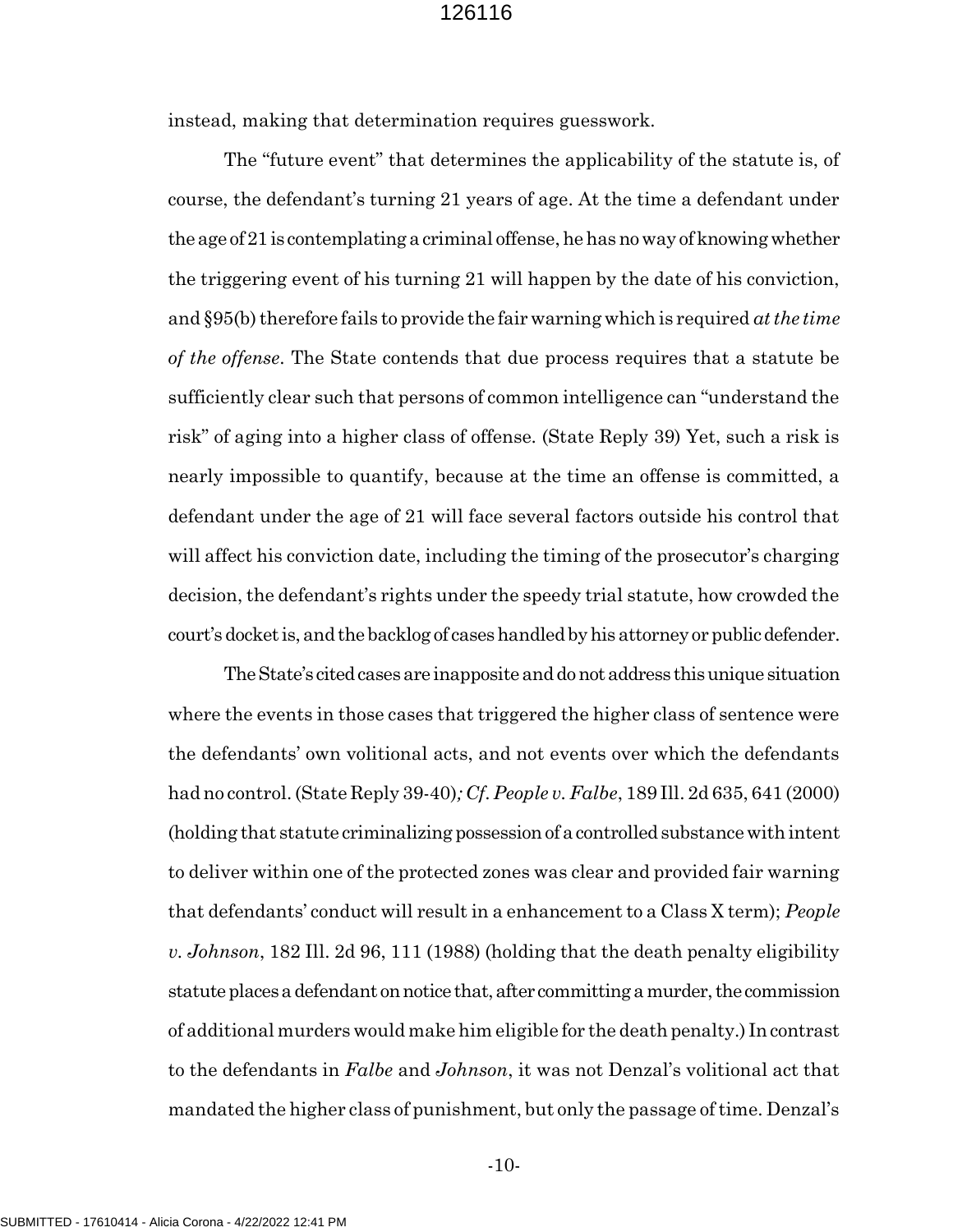offense was no more serious after he turned 21 than it was when he committed it at 20 years old.

The State's solution is for a 20-year-old defendant to makes sure he is tried, or to capitulate to a guilty plea, before he turns 21. (State Reply 38) While expedient, that resolution disregards the other constitutional rights that protect a defendant, such as the right to effective assistance of counsel: in this case, the mixed messages to Denzal, both that he would become eligible for Class X on his 21st birthday (R. 49-50), and that he "would never be Class X eligible," (R. 60, 75-76), led to time running out on the possibility of a Class 2 term of years, ten months after the arrest.

The State cites People v. Brown, 2017 IL App (1st) 140508-B, to support its claim that a defendant does not have to know the sentencing range "with mathematical certainty." (State Reply 38); *Brown*, 2017 I App (1st) 140508-B, ¶ 22. Brown, however, is explicitly limited to its facts. The Brown court specifically observed that the defendant committed the crimes less than a month before his 21st birthday. As such, the *Brown* court held, "limiting our analysis to the facts before us, ... we find that Brown had the requisite fair warning of the criminal penalties attaching to his conduct."  $Id$ . Denzal was ten months away from his 21st birthday, and as such, he did not have fair warning.

Further examples of how the application of §95(b) to a defendant like Denzal who was 20 at the time of offense but turned 21 before his conviction violate the due process clause's prohibition against arbitrary enforcement and absurd results are:

- counsel must choose between filing a meritorious pre-trial motion and getting his client to trial before the defendant turns 21;
- counsel must choose between locating a witness helpful to the defense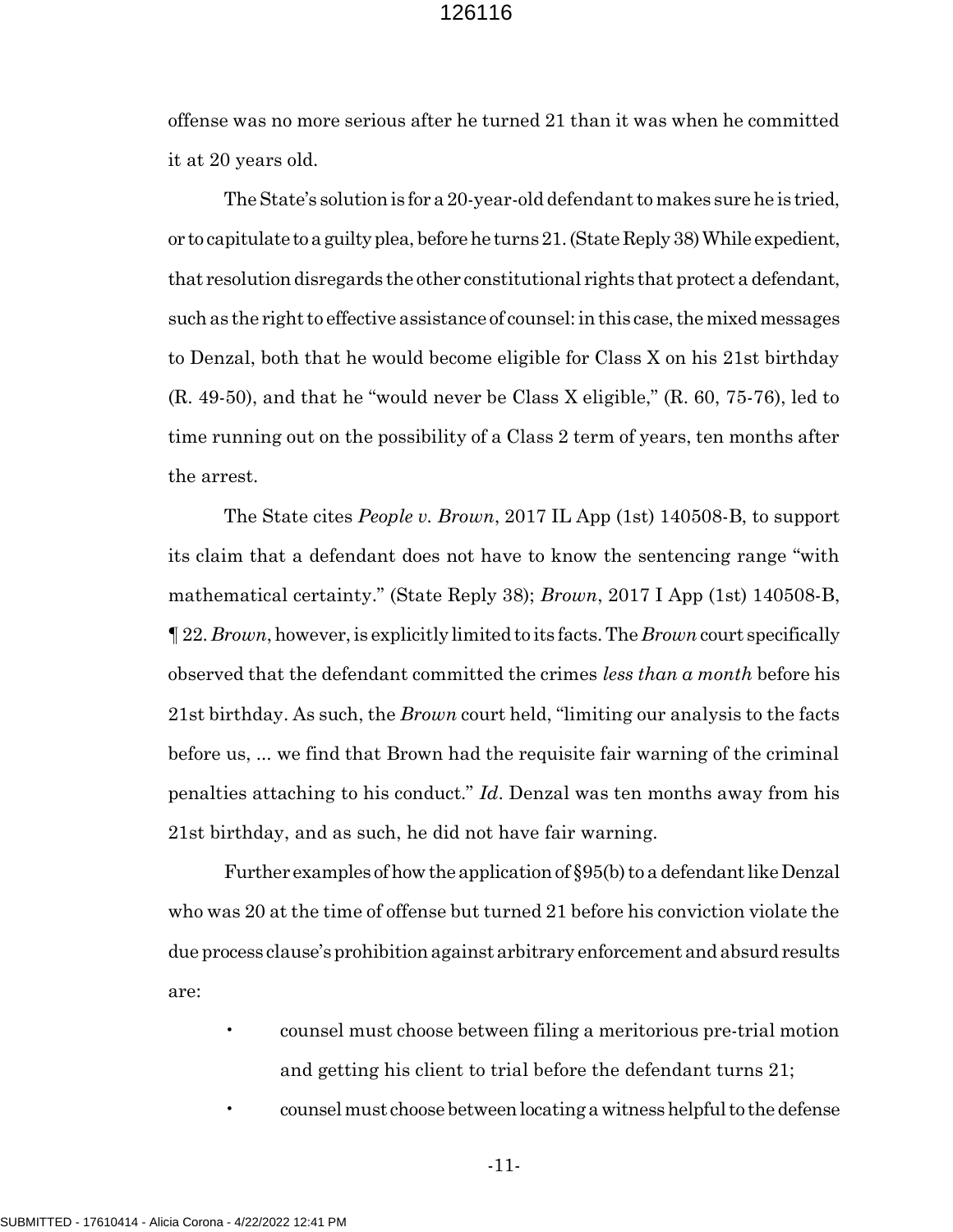or getting his client to trial before the defendant turns 21;

- a defendant who succeeds on a pre-trial suppression motion while 20 -years-old could face a mandatory Class X term if the State successfully appeals that ruling and the defendant has turned 21 in the interim;
- a defendant found unfit at age 20 who is restored to fitness after turning 21 would face mandatory Class X sentencing;
- without definitively knowing pre-trial what sentencing range his client faces, counsel cannot intelligently advise his client;
- a defendant's decision to waive a jury trial and take a bench trial could be influenced by whether the court calender had jury trial availability before the defendant's 21 birthday; and
- a defendant seeking to plead guilty shortly before his 21st birthday to avoid a mandatory Class X sentence could lose that opportunity if his attorney was ill that day and needed to seek a continuance.

The State fails to explain how a person of  $an\gamma$  level of intelligence would not be required to guess at whether he would in fact turn 21 by the date of his conviction in light of this variety of wholly arbitrary factors that are completely out of the defendant's control. Measuring a youthful offender's eligibility at the time of conviction and sentence arbitrarily penalizes defendants for the length of time the trial proceedings take, which as demonstrated by the above, is based on factors beyond their control. As a result, there is no rational basis for §95(b)'s reliance on a defendant's age at the time of conviction and sentencing.

C. Basing eligibility for Class X sentencing on a defendant's age at the time of the conviction rather than age at time of the offense violates the constitutional prohibition on ex post facto laws.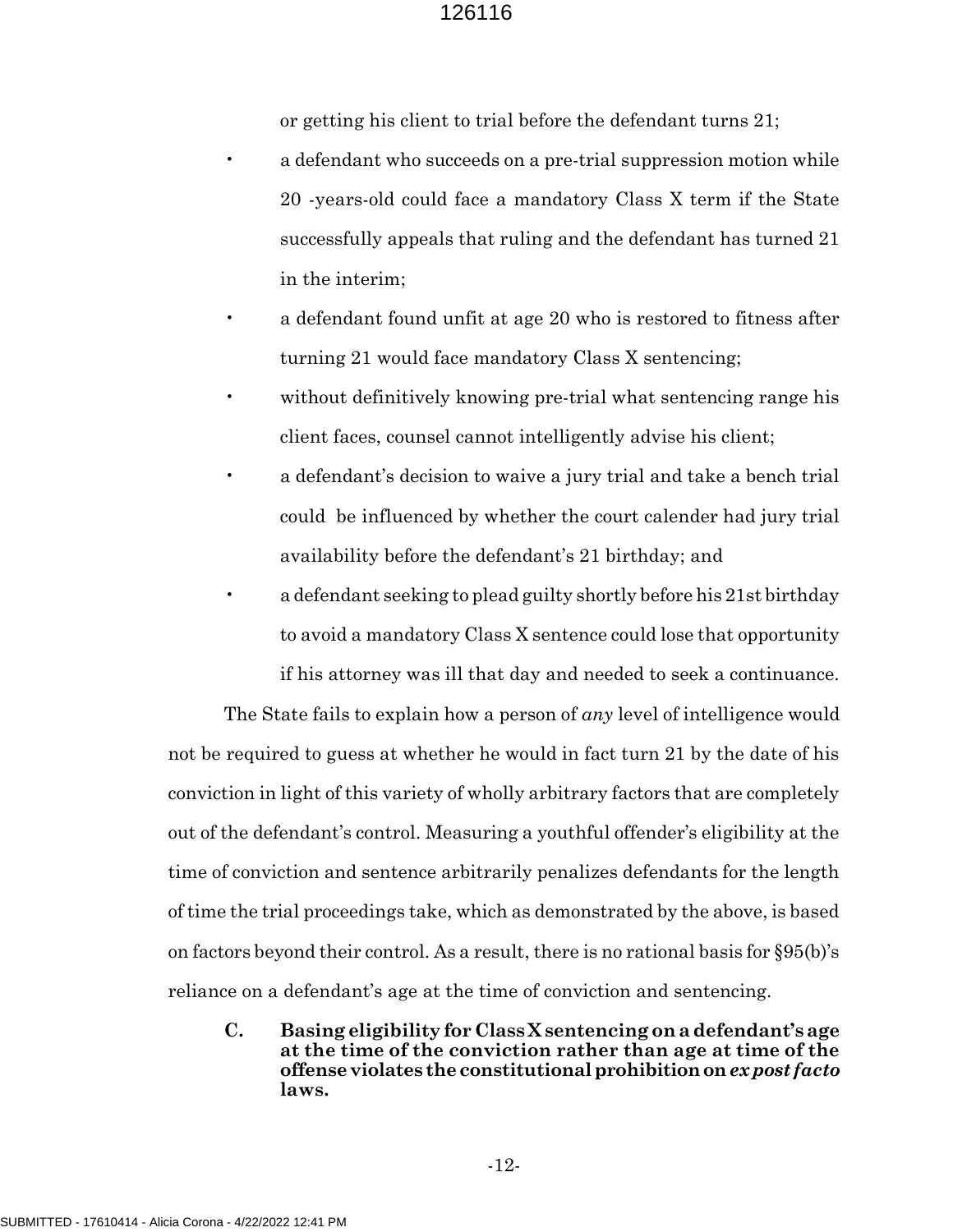Denzal argued on cross-appeal that the latent effective date in §95(b), which triggers Class X sentencing if such defendants turn 21 before they are convicted, violates both principles which undergird the  $ex$  post facto clause, in that it is both arbitrary and fails to provide fair notice at the time of the offense of the applicable punishment. Miller v. Florida, 482 U.S. 423, 430 (1987). Young defendants such as Denzal have no way of knowing when they commit their offenses if they will be subject to mandatory Class X sentencing. The "notice" that §95(b) provides to defendants under the age of 21 is thus illusory.

In response, the State maintains that §95(b) was enacted before Denzal committed the crime and that recidivism statutes have consistently been upheld against ex post facto challenges. (State Reply 45-48) The cases cited by the State, like the State's argument itself, are not responsive to Denzal's claim. In Hill v. Walker, this Court held that the statutory amendment reducing the frequency of parole hearings was not a violation of constitutional prohibition on ex post facto laws as it "d[id] not create a significant risk of increasing [defendant]'s incarceration." Walker, 241 Ill. 2d 479, 494 (1986); (State Reply 46). Here however, the internal effective date in the statute – Denzal's 21st birthday – which occurred after Denzal committed the offense at issue, not only created "a significant risk of increasing" Denzal's term of prison, the internal effective date *mandated* that the punishment for the offense be elevated to a Class X prison sentence. This mandatory elevation *doubled* Denzal's minimum term of incarceration, a "significant increase" in Denzal's term of incarceration. Thus, *Hill* does not apply here.

Similarly, in People v. Johnson, the trigger for death penalty eligibility was not an event that defendant had no control over, but involved the actual commission by defendant of a separate murder. Johnson, 182 Ill. 2d 96, 111 (1988); (State Reply 46-47). This Court found that when defendant committed his first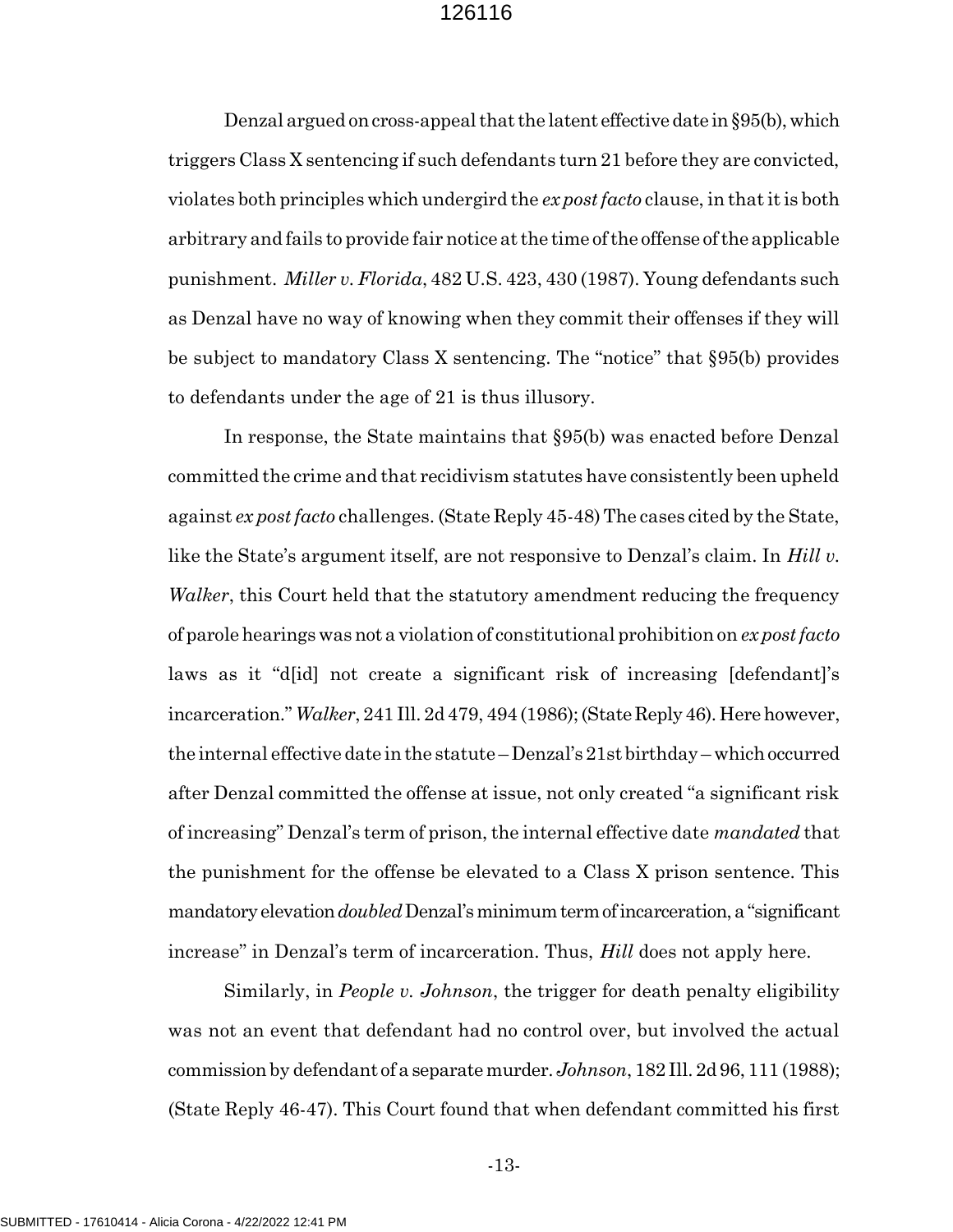murder, "he had fair warning that he would be eligible to receive the death penalty if he committed additional murders." Id. That is, defendant's own volitional act, over which he had control to commit or not to commit, was the trigger for his increased sentence. In *Johnson*, therefore, the "fair warning" is a certainty: a defendant who commits a second murder is eligible for the death penalty.

In stark contrast, here the "future event" that determines the applicability of the statute is, of course, the defendant's turning 21 years of age. The "fair warning" thus is not a certainty, but merely a possibility: **if** a defendant turns 21 before conviction, then he will be subject to a higher class of penalty. But whether a defendant will turn 21 before conviction is affected by a wide variety of factors that are largely outside of a defendant's control. Thus a defendant, like Denzal, does not have "fair warning" at the time he commits an offense that "he would be eligible" for mandatory Class X sentencing. See (Def. Br., Arg. II. B, 56); Johnson, 182 Ill. 2d at 111. Instead, a defendant may know that he may become eligible– in Denzal's case he was told both that he was and was not eligible, at different times, and only definitively told that he was Class X mandatory after he turned 21. (R. 80-81) The potential for arbitrary application of §95(b) is substantial, and invites the very arbitrariness the  $\exp\int$  facto clause is designed to prevent. See *Miller v. Florida*, 482 U.S. at 429 (*ex post facto* clauses in the constitution to restrain legislation from passing arbitrary laws).

Notably, the State's reply does not actually address the problem raised by Denzal, which is that he had no idea what sentence he was facing at the time he committed the crime. In fact, whether or not Denzal was subject to a mandatory Class X term was the topic of a contested hearing – by parties (including a judge) knowledgeable in the law. (R. 45, 49-50, 60, 74, 75-83); (Def. Br. 8-11) The State does not address the fact that an event that takes place after the offense and that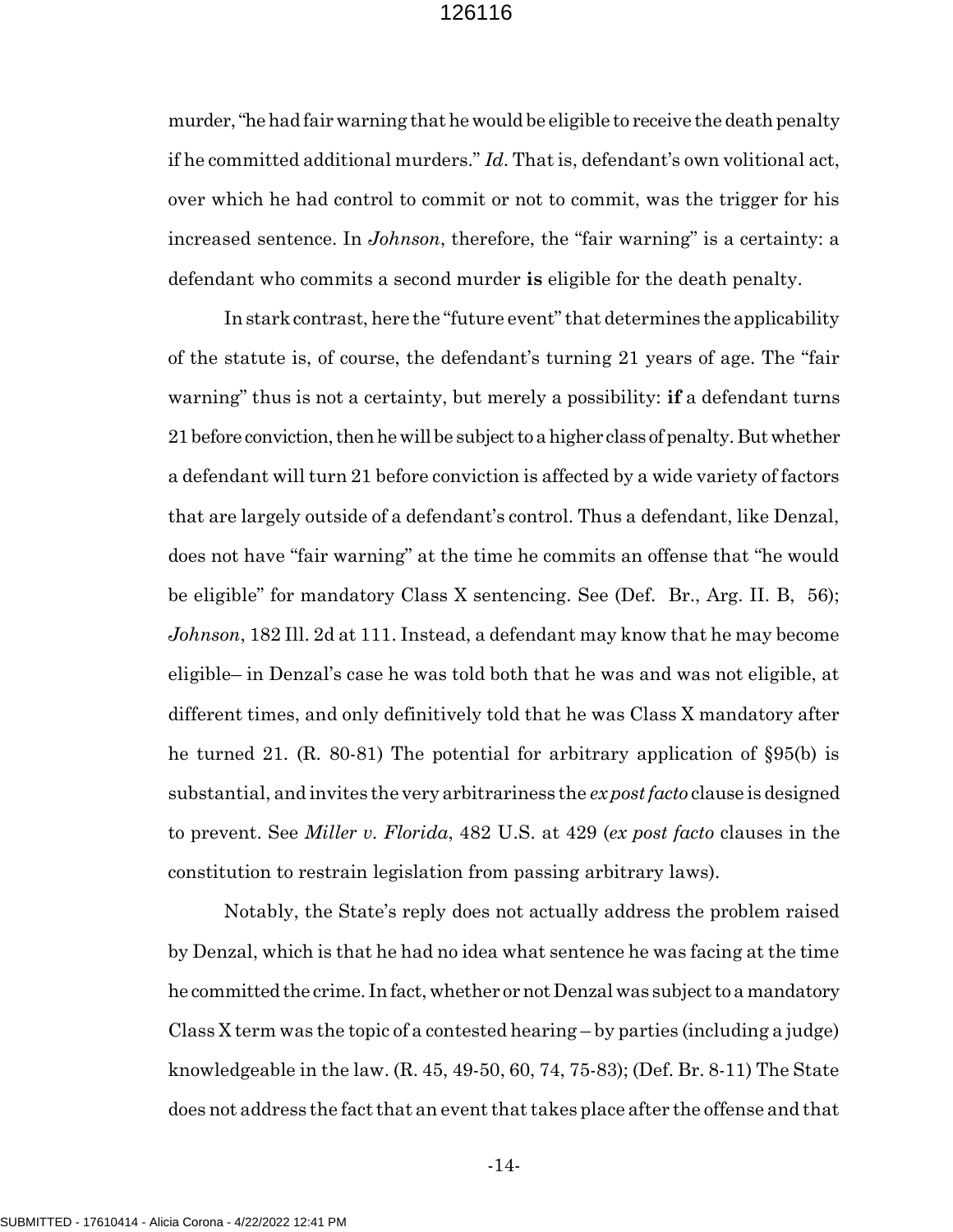is out of the defendant's control – turning 21 years of age – is the latent effective date for the statue's applicability. (State Reply 47); (Def. Br. 59-60) Nor does the State have an answer for the Supreme Court's observation in *Miller v. Florida*, 482 U.S. 423, 429, that "[t]he constitutional prohibition against ex post facto laws cannot be avoided merely by adding to a law notice that it might be changed." As such, the "notice" in §95(b), that a defendant *might or might not* be subject to mandatory Class X sentencing based on a future event that is largely outside the defendant's control and cannot be accurately predicted, fails to pass constitutional muster. Collins v. Youngblood, 497 U.S. 42 (statute violates ex post facto if it increases punishment for crime after it was committed).

#### D. Basing a defendant's eligibility for Class X sentencing on his age at the time of the conviction and sentence rather than at the time of commission of the offense violates the constitutional right to equal protection.

The State's equal protection argument in its reply brief is identical to that raised in its due process argument. (State Reply 48-49) Accordingly, Denzal stands on the arguments contained in his request for cross-relief and reply. (Def. Br. 62-65, Reply 10-14) Here, where the applicability of §95(b) is measured by defendant's age at the time of sentencing rather than at time of the offense, Denzal's right to equal protection was violated.

# E. This Court may address Denzal's constitutional challenges to §95(b).

While the State asserts that these constitutional challenges are forfeited because they were not raised in the appellate court (State Reply 25-26), it is well-established that a constitutional challenge to a statute may be raised for the first time on appeal. People v. Wagener, 196 Ill. 2d 269, 279 (2001). Denzal acknowledges that he did not set forth this argument before the appellate court. Nevertheless, this Court "can sustain the decision of a lower court for any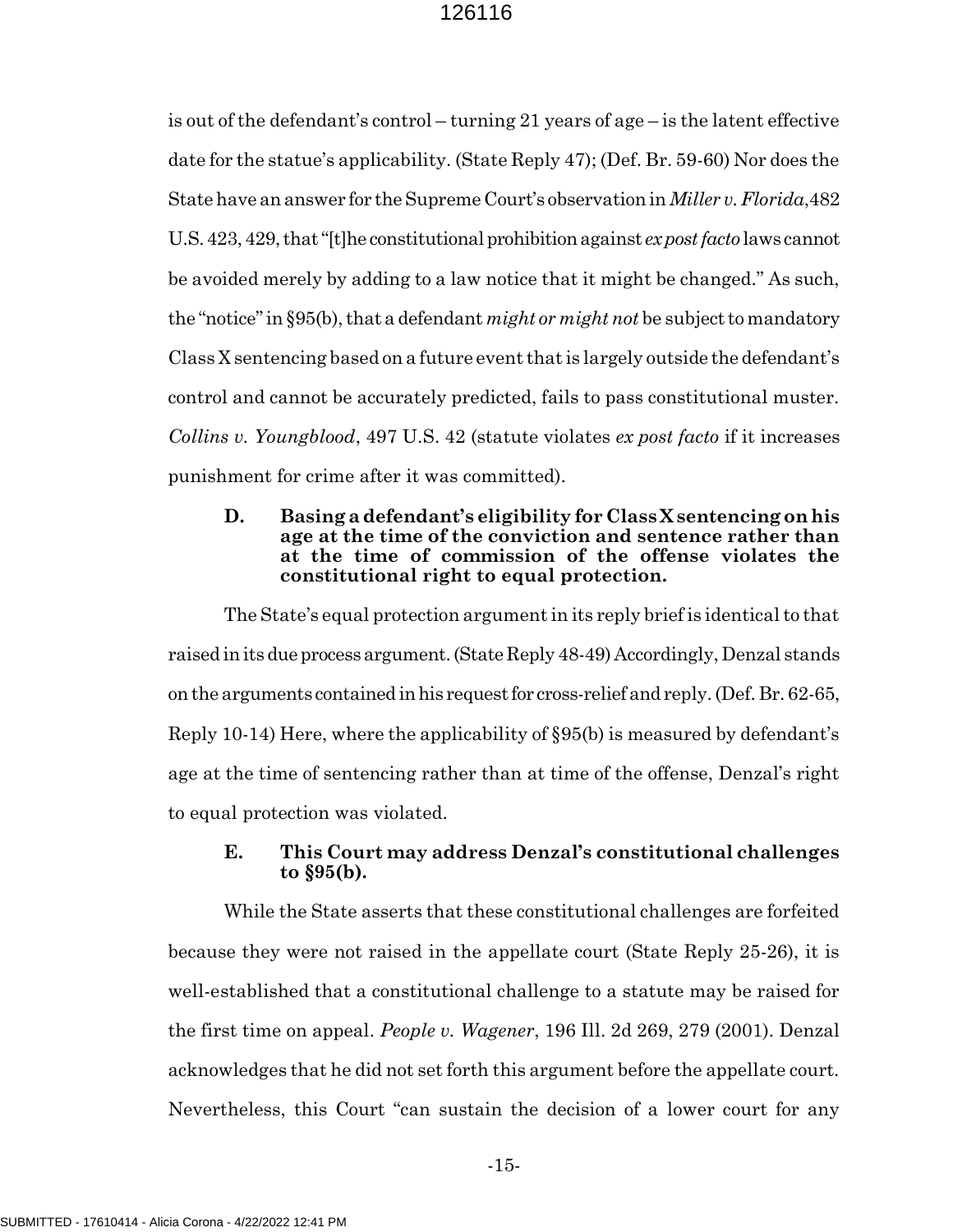appropriate reason, regardless of whether the lower court relied on those grounds and regardless of whether the lower court's reasoning was correct." People v. Johnson, 208 Ill. 2d 118, 129 (2003). Moreover, an appellee "may seek and obtain any relief warranted by the record on appeal without having filed a separate petition for leave to appeal or notice of cross-appeal or separate appeal." Ill. S. Ct. R. 318(a) (2021); Tri-G, Inc. v. Burke, Bosselman & Weaver, 222 Ill. 2d 218, 242 (2006); People v. Hopkins, 235 Ill. 2d 453, 467 (2009). The State does not address this authority, cited in Denzal's brief. (Def. Br. 66-67)

People v. Dorsey, cited by the State for forfeiture, involved forfeiture by appellant of an issue not raised in his petition for leave to appeal to this Court. 2021 IL 123010, ¶ 69. (State Reply 26) Here, Denzal is not the appellant, but the appellee, raising issue on cross-appeal. See Ill. S. Ct. R. 318(a) ("In all appeals, by whatever method, from the Appellate Court to the Supreme Court, any appellee, respondent, or coparty may seek and obtain any relief warranted by the record on appeal without having filed a separate petition for leave to appeal or notice of cross-appeal or separate appeal.") As such, Dorsey is inapposite.

Further, the State's position misapprehends this Court's holding in People v. Thompson. (State Reply 26); 2015 IL 118151. Notably, the nature of the as-applied constitutional challenge raised in Thompson is different from the challenge raised in this case, where every fact and circumstance necessary to address Denzal's claim is *already in the record*. In *Thompson*, the defendant argued that he was functionally equivalent to juveniles (and thus, the holding of *Miller* should apply to him), based on emerging scientific research establishing that the brain continues developing until one's mid-20's. Thompson, 2015 IL 118151, ¶ 21. In that circumstance, this Court concluded that a record needed to be developed in the trial court with respect to *how* the emerging science applied to the defendant's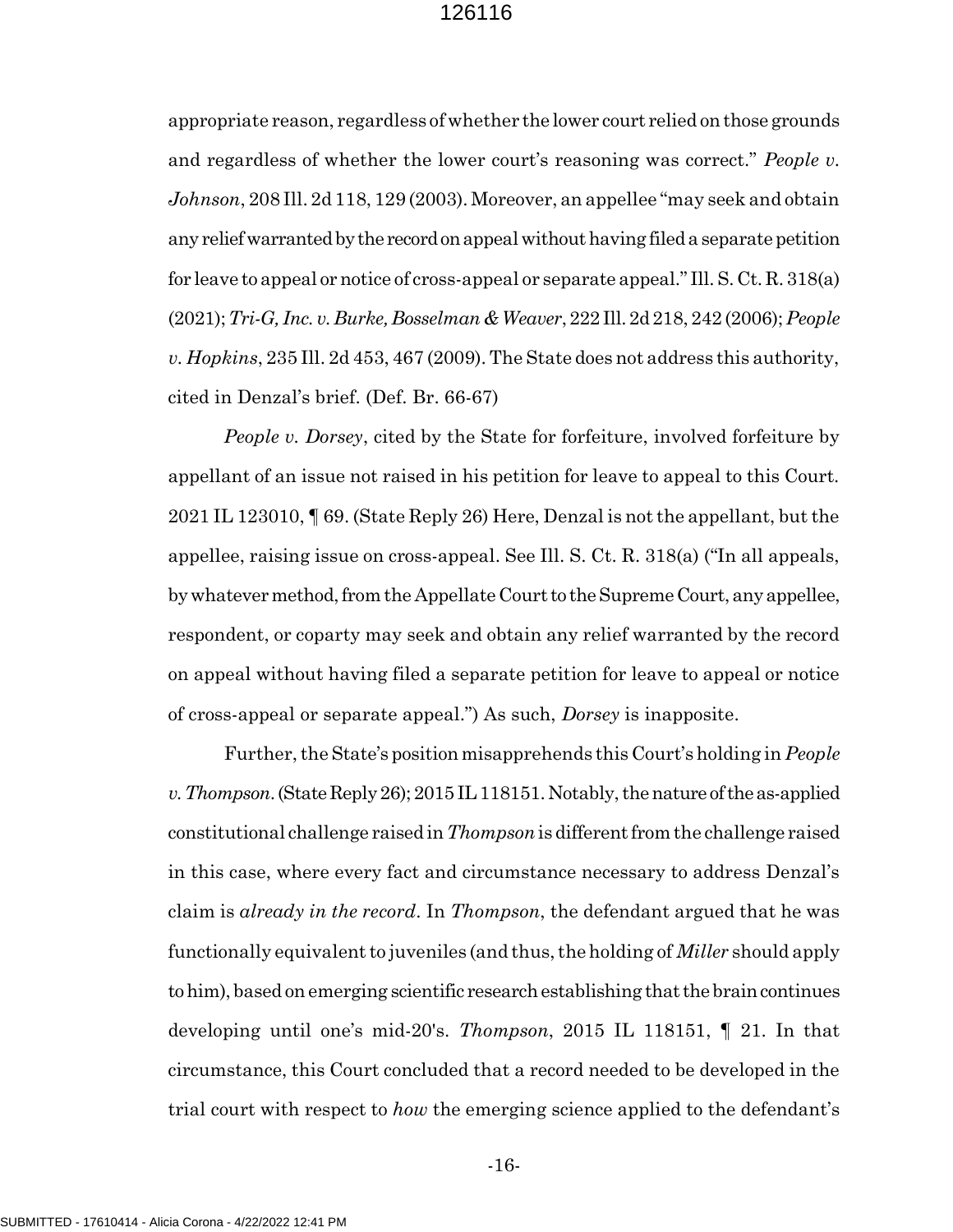own brain development. Thompson, 2015 IL 118151, ¶ 38. This Court rejected Thompson's as-applied challenge because the record contained "nothing about how that science applies to the circumstances of defendant's case, the key showing for an as-applied constitutional challenge." Id. at  $\P$  38. That holding was a specific application of the general requirement for any as-applied challenge "that the record be sufficiently developed in terms of [the] facts and circumstances" underpinning the particular claim at issue. Id. at  $\P$  37.

Here, in contrast, Denzal's claims are based solely on the fact of his date of birth and the plain language of §95(b), so that no further factual development is necessary to address them. See *People v. Holman*, 2017 IL 120655,  $\parallel$  32 (this Court chose to address the merits of defendant's as-applied constitutional challenge in interest of judicial economy where all facts and circumstances necessary to decide claim were in record.) Significantly, the claims here do not require factual development. As such, this Court may address Denzal's claims on the merits.

Moreover, as the State concedes, a facial challenge to a statute can be raised at any time. (State Reply 25); Thompson, 2015 IL 118151, ¶¶ 32–34; People v. Wagener, 196 Ill. 2d 269, 279 (2001); People v. Bryant, 128 Ill. 2d 448, 454 (1989). This Court has stated that a statute is facially unconstitutional "only if there is no set of circumstances under which the statute would be valid." People v. Gray, 2017 IL 120958, ¶ 58. However, this Court recently clarified that a challenge to the constitutionality of a statute as to an entire class of people is, in fact, a facial challenge. People v. Harris, 2018 IL 121932,  $\P$  53 (argument that Eighth Amendment prohibited mandatory *de facto* life without parole sentence for all young adults under age 21 "is a facial challenge"); see also *id.* at  $\P$  70 (Burke, J., specially concurring) ("Because a constitutional violation committed by the legislature is inherent 'in the terms of the statute itself,' a constitutional claim brought against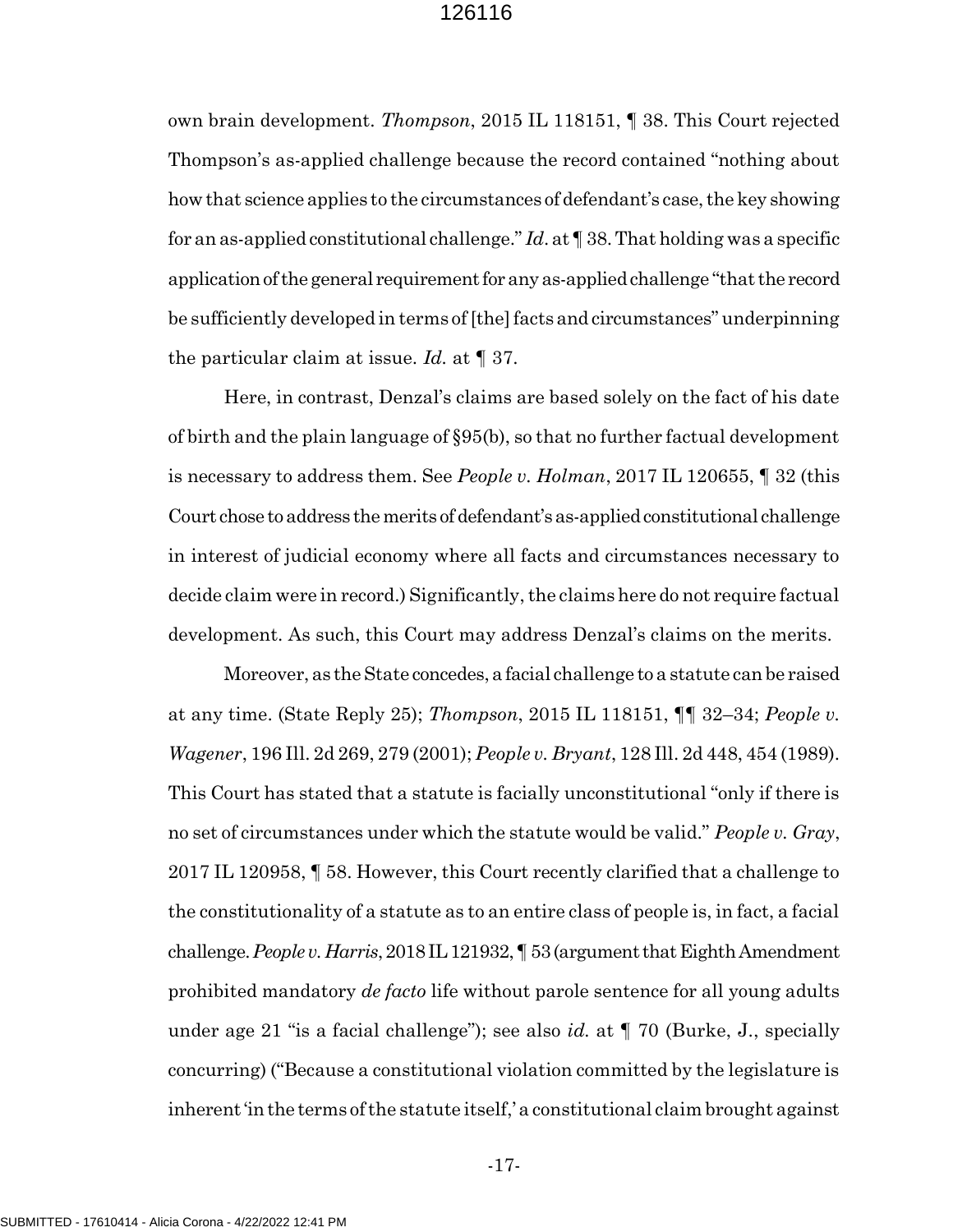a mandatory minimum sentence is typically labeled a 'facial' challenge." (internal citations omitted)). If the defendant's challenge to a mandatory minimum sentence is successful, the remedy lies with the legislature, which must amend the sentencing [] statute to remove the constitutional violation."); see also, People v. House, 2021 IL 125124, ¶ 53 (Burke, J., specially concurring)(proportionate penalties clause challenge based on Miller is a facial challenge, not an as-applied one), citing People v. One 1998 GMC, 2011 IL 110236, ¶ 86 (Karmeier, J., specially concurring) (a facial challenge is one in which the constitutional flaw is inherent "in the terms of the statute itself"). Here, the legislature has remedied the constitutional flaw, by amending §95(b) so that a mandatory Class X term of prison applies only to those defendants who were 21-years-old at the time of all of their offenses. 730 ILCS 5/5-4.5-95(b)(eff. July 1, 2021).Thus, alternatively, under the rationale described by Justice Burke in *Harris* and *House*, this Court may also address Denzal's claim as a facial challenge. This is because he argues that the statutory scheme permitting a person under 21-years-old to age into a mandatory higher class of offense, due solely to the passage of time, is unconstitutional under the proportionate penalties clause of the Illinois Constitution for all young adult defendants who were younger than 21 at the time of the offense, but turned 21-yearsold by the time of their conviction/ and sentence. Harris, 2018 IL 121932, ¶ 53; House, 2021 IL 125124, ¶ 53.

For the foregoing reasons, this Court can and should address the constitutional issues raised on cross appeal.

Section 95(b) permits a defendant to "age into" a greater punishment, penalizing a defendant not for his culpability, but for the passage of time. As such §95(b) is unconstitutional, as it violates the proportionate penalties clause of the Illinois constitution, and the ex post facto, due process, and equal protection clauses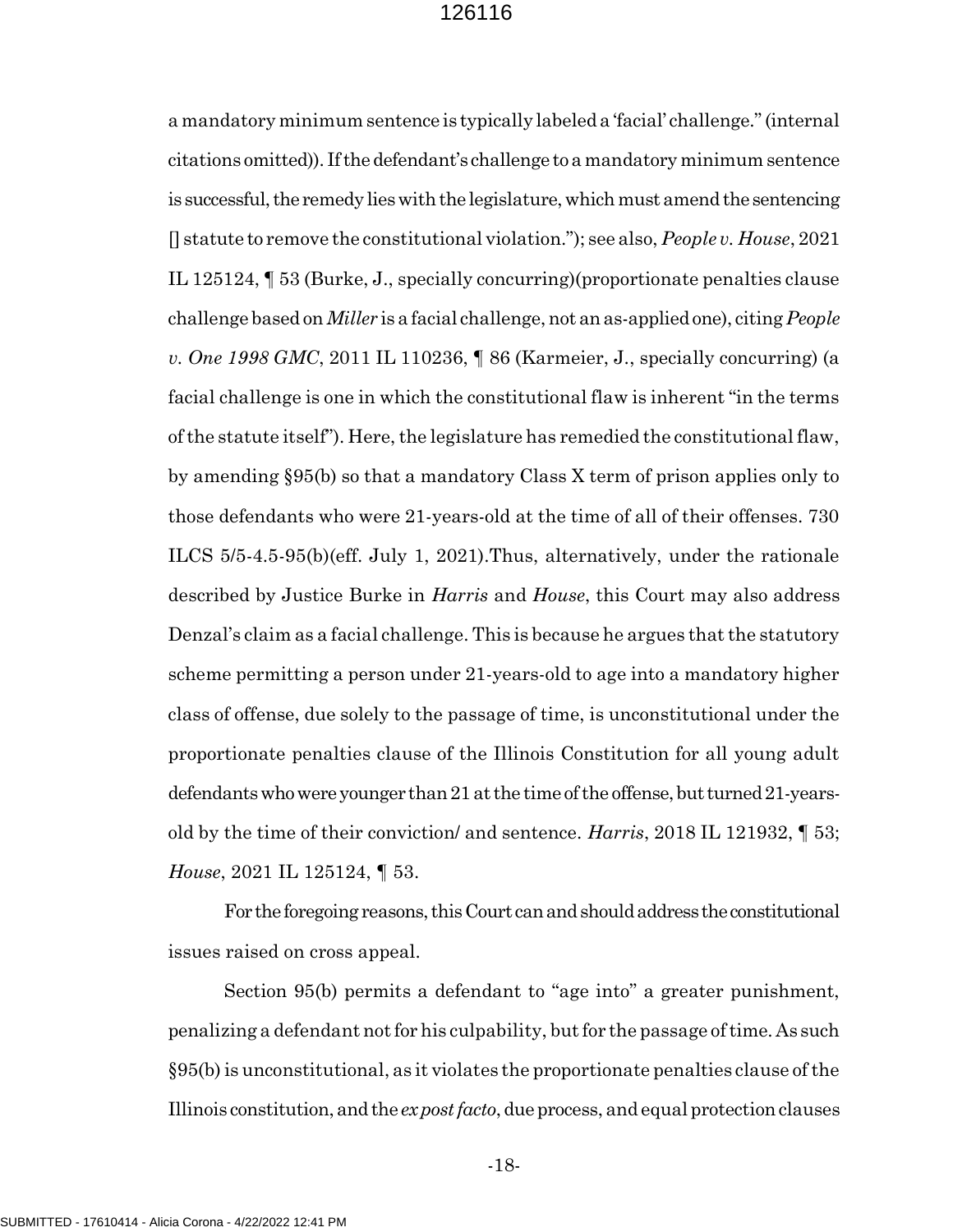of the Illinois and United States constitutions.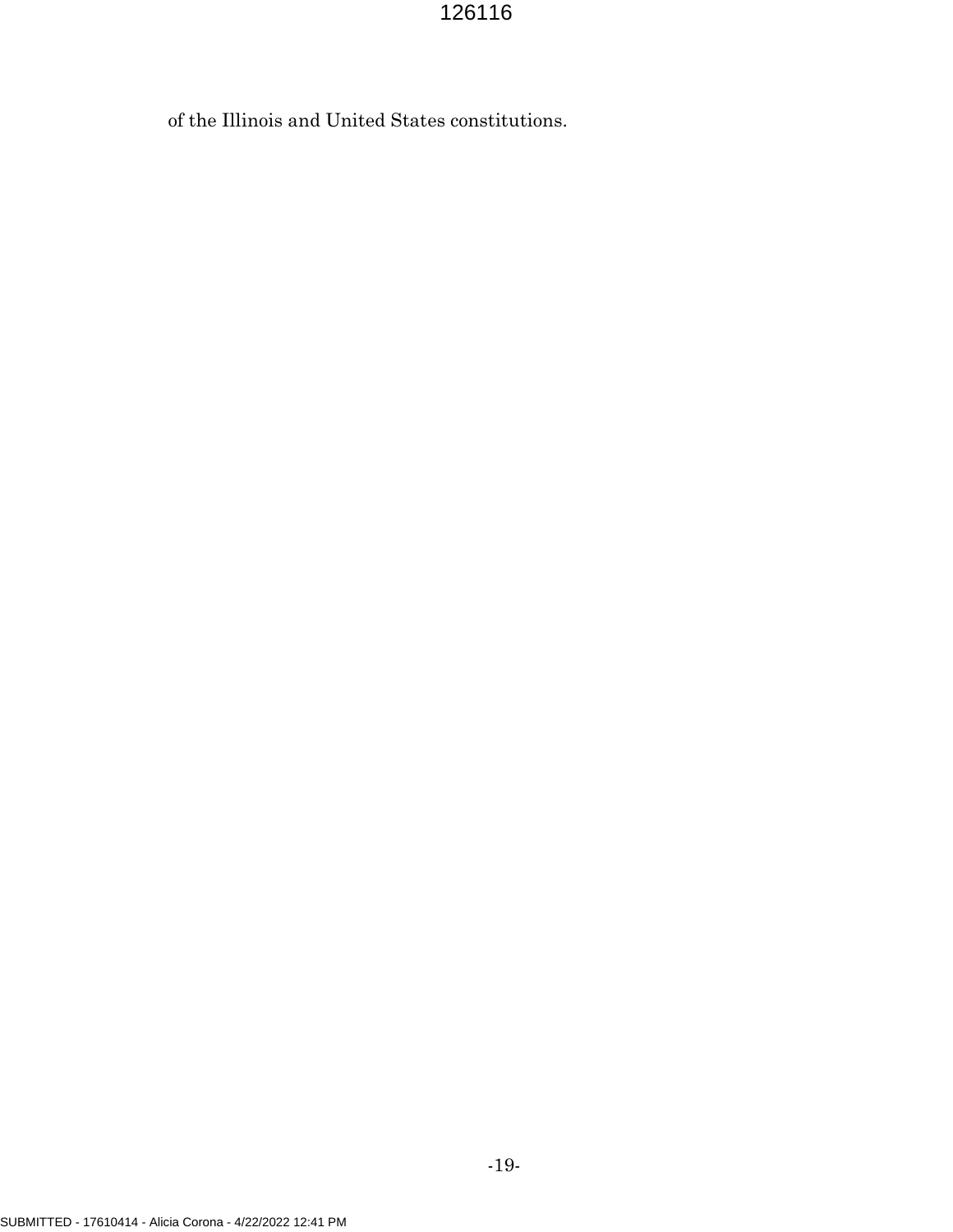### **CONCLUSION**

For the foregoing reasons, Denzal Stewart, defendant-appellee, respectfully requests that this Court affirm the order of the appellate court vacating Denzal's Class X sentence and remanding to the circuit court for resentencing in the Class 2 range. Alternatively, this Court should find that the application of Section 5-4.5- 95(b) to a defendant like Denzal, who was 20 at the time of offense but turned 21 before his conviction and sentence, violates the proportionate penalties clause of the Illinois constitution, and the ex post facto, due process and equal protection clauses of the Illinois and United States Constitutions.

Respectfully submitted,

DOUGLAS R. HOFF Deputy Defender

GINGER LEIGH ODOM Director of Expungement Office of the State Appellate Defender First Judicial District 203 N. LaSalle St., 24th Floor Chicago, IL 60601 (312) 814-5472 1stdistrict.eserve@osad.state.il.us

COUNSEL FOR DEFENDANT-APPELLEE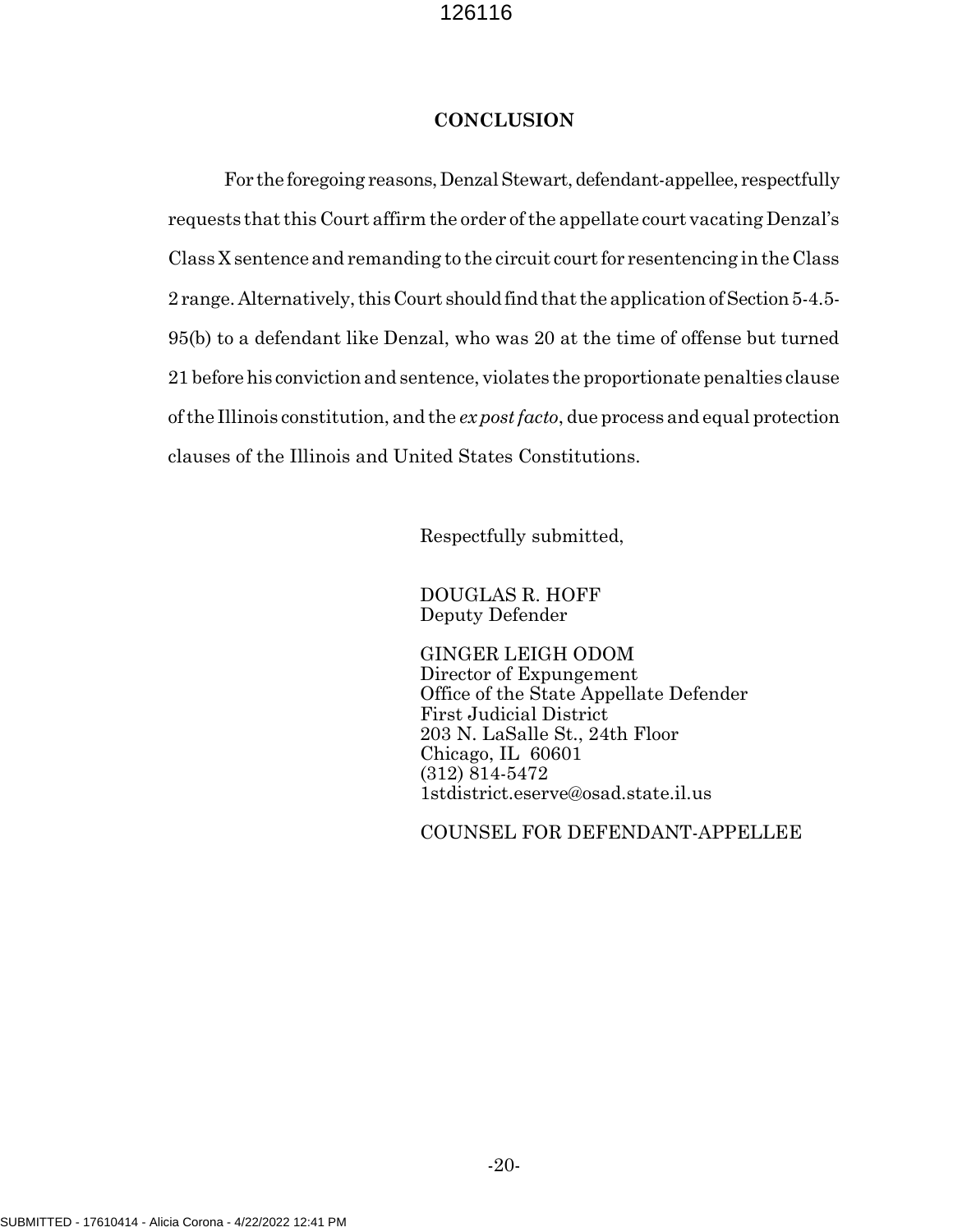# CERTIFICATE OF COMPLIANCE

I certify that this reply brief conforms to the requirements of Rules 341(a) and (b). The length of this reply brief, excluding pages or words contained in the Rule 341(d) cover, the Rule 341(h)(1) statement of points and authorities, the Rule 341(c) certificate of compliance, and the certificate of service, is 20 pages.

> /s/Ginger Leigh Odom GINGER LEIGH ODOM Director of Expungement